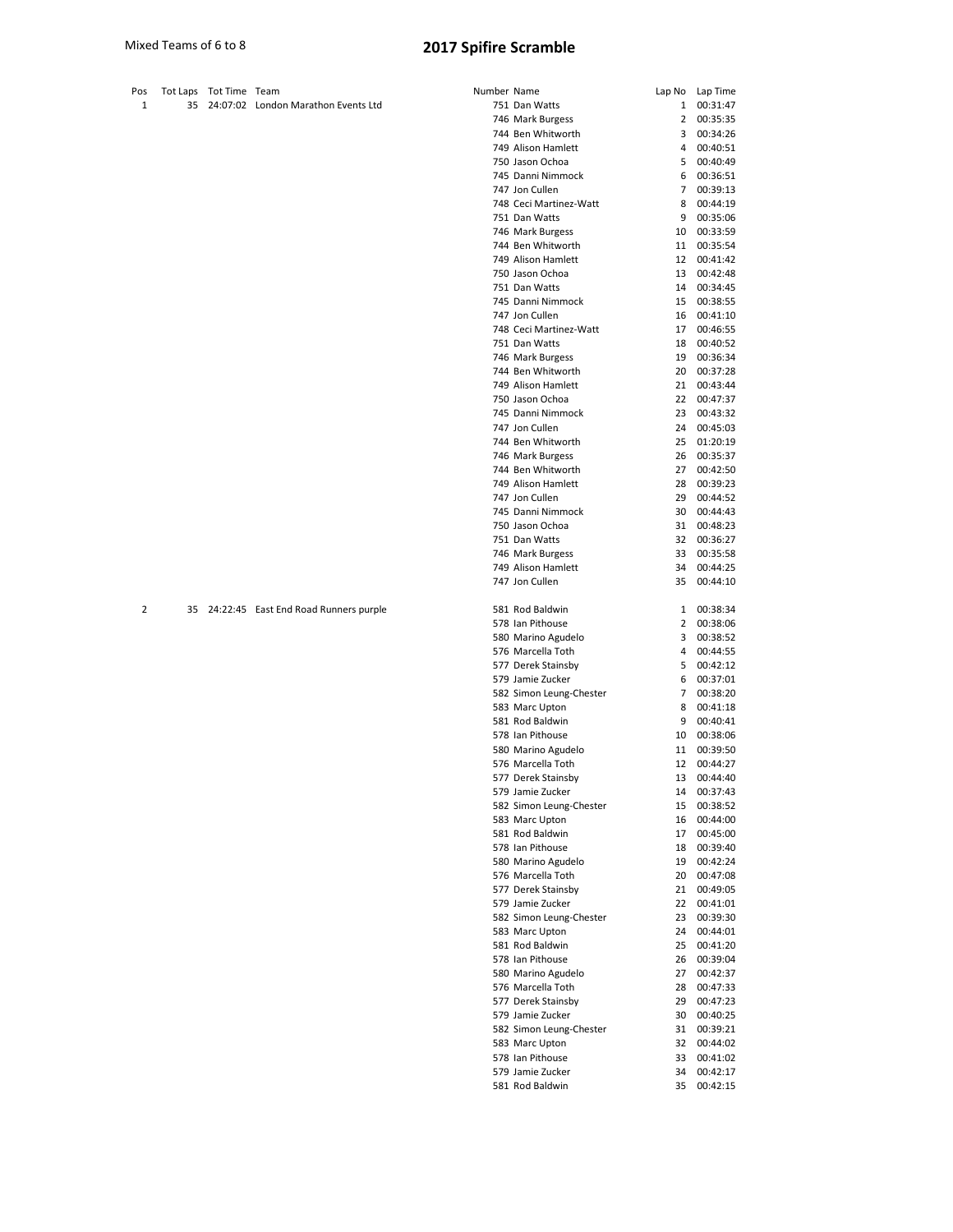| Pos Tot Laps Tot Time Team |                               |
|----------------------------|-------------------------------|
|                            | $34$ $24.18.36$ viewtube mixe |

|  | 34 24:18:36 Viewtube mixed |
|--|----------------------------|
|  |                            |

| Pos |    | Tot Laps Tot Time Team |                          | Number Name |                        |                | Lap No Lap Time |
|-----|----|------------------------|--------------------------|-------------|------------------------|----------------|-----------------|
| 3   | 34 |                        | 24:18:36 viewtube mixed  |             | 976 Chris Cameron      | $\mathbf{1}$   | 00:36:53        |
|     |    |                        |                          |             | 978 Raphael Bruneau    | 2              | 00:38:53        |
|     |    |                        |                          |             | 980 Neil Kitching      | 3              | 00:37:56        |
|     |    |                        |                          |             | 977 Ivaylo Enchev      | 4              | 00:43:57        |
|     |    |                        |                          |             | 981 Lindsey Buckley    | 5              | 00:42:57        |
|     |    |                        |                          |             |                        |                |                 |
|     |    |                        |                          |             | 979 Sabjan Samaµ       | 6              | 00:41:28        |
|     |    |                        |                          |             | 982 Marcin Sikorskiµ   | $\overline{7}$ | 00:44:22        |
|     |    |                        |                          |             | 976 Chris Cameron      | 8              | 00:38:36        |
|     |    |                        |                          |             | 983 Petter Axby        | 9              | 00:40:04        |
|     |    |                        |                          |             | 978 Raphael Bruneau    | 10             | 00:37:53        |
|     |    |                        |                          |             |                        |                |                 |
|     |    |                        |                          |             | 980 Neil Kitching      | 11             | 00:38:13        |
|     |    |                        |                          |             | 977 Ivaylo Enchev      | 12             | 00:41:53        |
|     |    |                        |                          |             | 981 Lindsey Buckley    | 13             | 00:44:21        |
|     |    |                        |                          |             | 976 Chris Cameron      | 14             | 00:41:11        |
|     |    |                        |                          |             | 979 Sabjan Samaµ       | 15             | 00:43:24        |
|     |    |                        |                          |             |                        | 16             | 00:45:18        |
|     |    |                        |                          |             | 982 Marcin Sikorskiµ   |                |                 |
|     |    |                        |                          |             | 983 Petter Axby        | 17             | 00:41:28        |
|     |    |                        |                          |             | 978 Raphael Bruneau    | 18             | 00:41:06        |
|     |    |                        |                          |             | 980 Neil Kitching      | 19             | 00:41:06        |
|     |    |                        |                          |             | 977 Ivaylo Enchev      | 20             | 00:44:33        |
|     |    |                        |                          |             | 981 Lindsey Buckley    | 21             | 00:47:23        |
|     |    |                        |                          |             |                        |                |                 |
|     |    |                        |                          |             | 979 Sabjan Samaµ       | 22             | 00:44:30        |
|     |    |                        |                          |             | 982 Marcin Sikorskiµ   | 23             | 00:46:31        |
|     |    |                        |                          |             | 983 Petter Axby        | 24             | 00:42:09        |
|     |    |                        |                          |             | 978 Raphael Bruneau    | 25             | 00:40:21        |
|     |    |                        |                          |             | 980 Neil Kitching      | 26             | 00:45:58        |
|     |    |                        |                          |             |                        |                |                 |
|     |    |                        |                          |             | 977 Ivaylo Enchev      | 27             | 00:44:54        |
|     |    |                        |                          |             | 981 Lindsey Buckley    | 28             | 00:49:16        |
|     |    |                        |                          |             | 979 Sabjan Samaµ       | 29             | 00:44:26        |
|     |    |                        |                          |             | 982 Marcin Sikorskiµ   | 30             | 00:49:04        |
|     |    |                        |                          |             | 983 Petter Axby        | 31             | 00:43:20        |
|     |    |                        |                          |             | 978 Raphael Bruneau    | 32             | 00:40:57        |
|     |    |                        |                          |             |                        |                |                 |
|     |    |                        |                          |             | 977 Ivaylo Enchev      | 33             | 00:47:20        |
|     |    |                        |                          |             | 979 Sabjan Samaµ       | 34             | 00:46:55        |
|     |    |                        |                          |             |                        |                |                 |
| 4   |    |                        | 33 24:08:38 KTH Mega-mix |             | 731 Tom Shepherd       | 1              | 00:37:05        |
|     |    |                        |                          |             | 734 Andy Batkin        | 2              | 00:41:11        |
|     |    |                        |                          |             |                        | 3              |                 |
|     |    |                        |                          |             | 733 Ross Brown         |                | 00:40:06        |
|     |    |                        |                          |             | 729 Elaine Fairbrother | 4              | 00:43:38        |
|     |    |                        |                          |             | 730 Kerry Munn         | 5              | 00:42:40        |
|     |    |                        |                          |             | 732 Sean Gallagher     | 6              | 00:41:33        |
|     |    |                        |                          |             | 735 Richard Campbell   | $\overline{7}$ | 00:40:45        |
|     |    |                        |                          |             | 731 Tom Shepherd       | 8              | 00:37:37        |
|     |    |                        |                          |             |                        |                |                 |
|     |    |                        |                          |             | 734 Andy Batkin        | 9              | 00:40:50        |
|     |    |                        |                          |             | 733 Ross Brown         | 10             | 00:40:50        |
|     |    |                        |                          |             | 729 Elaine Fairbrother | 11             | 00:44:35        |
|     |    |                        |                          |             | 730 Kerry Munn         | 12             | 00:44:02        |
|     |    |                        |                          |             | 732 Sean Gallagher     | 13             | 00:43:25        |
|     |    |                        |                          |             | 728 Steve Sinnott      | 14             | 00:47:25        |
|     |    |                        |                          |             |                        |                |                 |
|     |    |                        |                          |             | 735 Richard Campbell   | 15             | 00:43:15        |
|     |    |                        |                          |             | 731 Tom Shepherd       | 16             | 00:38:25        |
|     |    |                        |                          |             | 734 Andy Batkin        | 17             | 00:40:54        |
|     |    |                        |                          |             | 733 Ross Brown         | 18             | 00:45:54        |
|     |    |                        |                          |             | 729 Elaine Fairbrother | 19             | 00:47:26        |
|     |    |                        |                          |             |                        |                | 00:47:37        |
|     |    |                        |                          |             | 730 Kerry Munn         | 20             |                 |
|     |    |                        |                          |             | 732 Sean Gallagher     | 21             | 00:54:47        |
|     |    |                        |                          |             | 728 Steve Sinnott      | 22             | 00:47:48        |
|     |    |                        |                          |             | 735 Richard Campbell   | 23             | 00:43:45        |
|     |    |                        |                          |             | 731 Tom Shepherd       | 24             | 00:39:25        |
|     |    |                        |                          |             | 734 Andy Batkin        | 25             | 00:40:35        |
|     |    |                        |                          |             |                        |                |                 |
|     |    |                        |                          |             | 733 Ross Brown         | 26             | 00:48:10        |
|     |    |                        |                          |             | 729 Elaine Fairbrother | 27             | 00:47:30        |
|     |    |                        |                          |             | 730 Kerry Munn         | 28             | 00:46:25        |
|     |    |                        |                          |             | 732 Sean Gallagher     | 29             | 00:53:47        |
|     |    |                        |                          |             | 728 Steve Sinnott      | 30             | 00:50:45        |
|     |    |                        |                          |             |                        |                |                 |
|     |    |                        |                          |             | 735 Richard Campbell   | 31             | 00:44:04        |
|     |    |                        |                          |             | 731 Tom Shepherd       | 32             | 00:40:18        |
|     |    |                        |                          |             | 734 Andy Batkin        | 33             | 00:42:06        |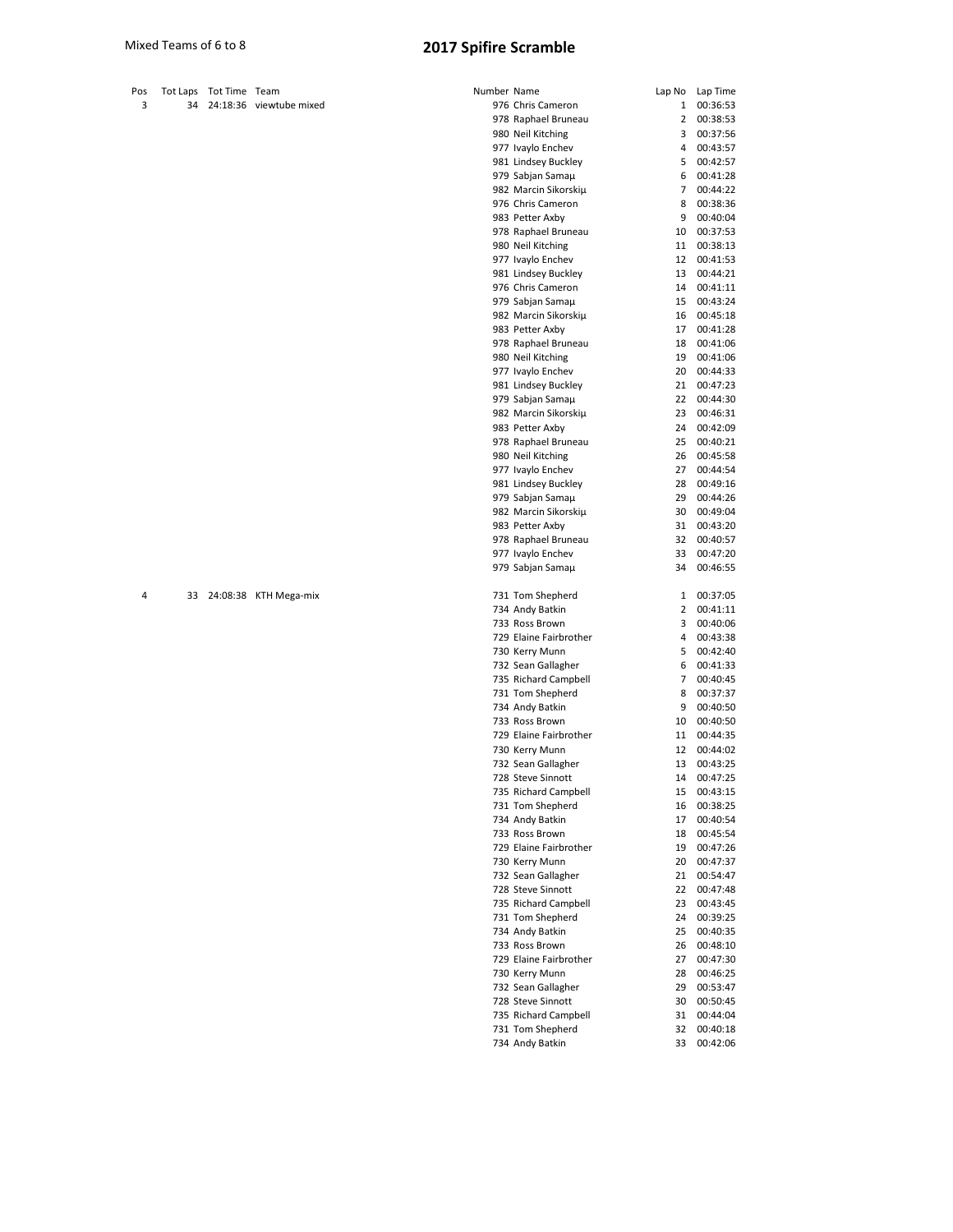| Pos | <b>Tot Laps</b> | Tot Time Team |                    | Number Name |                      | Lap No       | Lap Time |
|-----|-----------------|---------------|--------------------|-------------|----------------------|--------------|----------|
| 5   | 31              |               | 24:07:35 Team Cool |             | 902 Rachael Leah     | $\mathbf{1}$ | 00:53:06 |
|     |                 |               |                    |             | 899 Chris Hurcomb    | 2            | 00:52:08 |
|     |                 |               |                    |             | 898 Paula Kessler    | 3            | 00:48:40 |
|     |                 |               |                    |             | 901 Paul Veitch      | 4            | 00:37:20 |
|     |                 |               |                    |             | 896 Ruth Chamberlain | 5            | 00:48:16 |
|     |                 |               |                    |             | 903 Lauren Thomas    | 6            | 00:44:05 |
|     |                 |               |                    |             | 900 Melanie Staley   | 7            | 00:41:05 |
|     |                 |               |                    |             | 897 John Uff         | 8            | 00:35:47 |
|     |                 |               |                    |             | 902 Rachael Leah     | 9            | 01:04:58 |
|     |                 |               |                    |             | 898 Paula Kessler    | 10           | 00:51:09 |
|     |                 |               |                    |             | 901 Paul Veitch      | 11           | 00:40:54 |
|     |                 |               |                    |             | 896 Ruth Chamberlain | 12           | 00:49:20 |
|     |                 |               |                    |             | 899 Chris Hurcomb    | 13           | 00:54:35 |
|     |                 |               |                    |             | 903 Lauren Thomas    | 14           | 00:47:58 |
|     |                 |               |                    |             | 900 Melanie Staley   | 15           | 00:43:13 |
|     |                 |               |                    |             | 900 Melanie Staley   | 16           | 00:44:31 |
|     |                 |               |                    |             | 897 John Uff         | 17           | 00:40:11 |
|     |                 |               |                    |             | 897 John Uff         | 18           | 00:41:16 |
|     |                 |               |                    |             | 898 Paula Kessler    | 19           | 00:53:38 |
|     |                 |               |                    |             | 901 Paul Veitch      | 20           | 00:47:49 |
|     |                 |               |                    |             | 901 Paul Veitch      | 21           | 00:46:59 |
|     |                 |               |                    |             | 903 Lauren Thomas    | 22           | 00:45:43 |
|     |                 |               |                    |             | 900 Melanie Staley   | 23           | 00:42:28 |
|     |                 |               |                    |             | 897 John Uff         | 24           | 00:39:07 |
|     |                 |               |                    |             | 899 Chris Hurcomb    | 25           | 00:53:19 |
|     |                 |               |                    |             | 896 Ruth Chamberlain | 26           | 00:54:23 |
|     |                 |               |                    |             | 898 Paula Kessler    | 27           | 00:51:56 |
|     |                 |               |                    |             | 901 Paul Veitch      | 28           | 00:40:51 |
|     |                 |               |                    |             | 903 Lauren Thomas    | 29           | 00:46:37 |

6 31 24:17:57 BuroHappold Engineering 432<br>434 A36<br>432 A35

| 902 Rachael Leah                        | 1              | 00:53:06             |
|-----------------------------------------|----------------|----------------------|
| 899 Chris Hurcomb                       | $\overline{2}$ | 00:52:08             |
| 898 Paula Kessler                       | 3              | 00:48:40             |
| 901 Paul Veitch                         | 4              | 00:37:20             |
| 896 Ruth Chamberlain                    | 5              | 00:48:16             |
| 903 Lauren Thomas                       | 6              | 00:44:05             |
| 900 Melanie Staley                      | 7              | 00:41:05             |
| 897 John Uff                            | 8              | 00:35:47             |
| 902 Rachael Leah                        | 9              | 01:04:58             |
| 898 Paula Kessler                       | 10             | 00:51:09             |
| 901 Paul Veitch                         | 11             | 00:40:54             |
| 896 Ruth Chamberlain                    | 12             | 00:49:20             |
| 899 Chris Hurcomb                       | 13             | 00:54:35             |
| 903 Lauren Thomas                       | 14             | 00:47:58             |
| 900 Melanie Staley                      | 15             | 00:43:13             |
| 900 Melanie Staley                      | 16             | 00:44:31             |
| 897 John Uff                            | 17             | 00:40:11             |
| 897 John Uff                            | 18             | 00:41:16             |
| 898 Paula Kessler                       | 19             | 00:53:38             |
| 901 Paul Veitch                         | 20             | 00:47:49             |
| 901 Paul Veitch                         | 21             | 00:46:59             |
| 903 Lauren Thomas                       | 22             | 00:45:43             |
| 900 Melanie Staley                      | 23             | 00:42:28             |
| 897 John Uff                            | 24             | 00:39:07             |
| 899 Chris Hurcomb                       | 25             | 00:53:19             |
| 896 Ruth Chamberlain                    | 26             | 00:54:23             |
| 898 Paula Kessler                       | 27             | 00:51:56             |
| 901 Paul Veitch                         | 28             | 00:40:51             |
| 903 Lauren Thomas                       | 29             | 00:46:37             |
| 900 Melanie Staley                      | 30             | 00:45:08             |
| 897 John Uff                            | 31             | 00:41:05             |
|                                         |                |                      |
|                                         |                |                      |
| 432 Matthew Jones                       | 1              | 00:44:37             |
| 436 Liv Andersson                       | $\overline{2}$ | 00:44:34             |
| 438 Edward Dalton                       | 3              | 00:48:26             |
| 435 James Forsey                        | 4              | 00:48:55             |
| 439 Andrea Pardo                        | 5              | 00:41:11             |
| 434 Ross Boulton                        | 6              | 00:38:38             |
| 437 Mohamed Gaafar                      | 7              | 00:43:43             |
| 432 Matthew Jones                       | 8              | 00:44:24             |
| 436 Liv Andersson                       | 9              | 00:45:10             |
| 438 Edward Dalton                       | 10             | 00:50:23             |
|                                         | 11             | 00:48:10             |
| 435 James Forsey<br>439 Andrea Pardo    | 12             | 00:42:31             |
| 434 Ross Boulton                        | 13             | 00:40:28             |
| 437 Mohamed Gaafar                      | 14             | 00:50:07             |
|                                         | 15             |                      |
| 432 Matthew Jones                       |                | 00:54:22<br>00:50:00 |
| 436 Liv Andersson                       | 16             | 00:52:18             |
| 438 Edward Dalton                       | 17<br>18       | 00:43:37             |
| 434 Ross Boulton                        |                |                      |
| 433 Matthew Duckett                     | 19             | 00:48:19             |
| 433 Matthew Duckett                     | 20             | 00:41:57             |
| 439 Andrea Pardo                        | 21             | 00:46:22             |
| 435 James Forsey                        | 22             | 00:55:15             |
| 437 Mohamed Gaafar                      | 23<br>24       | 00:49:56             |
| 432 Matthew Jones                       |                | 00:50:18             |
| 436 Liv Andersson<br>438 Edward Dalton  | 25<br>26       | 00:47:34<br>01:00:28 |
|                                         | 27             | 00:46:47             |
| 434 Ross Boulton<br>433 Matthew Duckett | 28             | 00:44:57             |
| 439 Andrea Pardo                        | 29             | 00:41:31             |
| 435 James Forsey                        | 30             | 00:48:47             |
| 433 Matthew Duckett                     | 31             | 00:44:12             |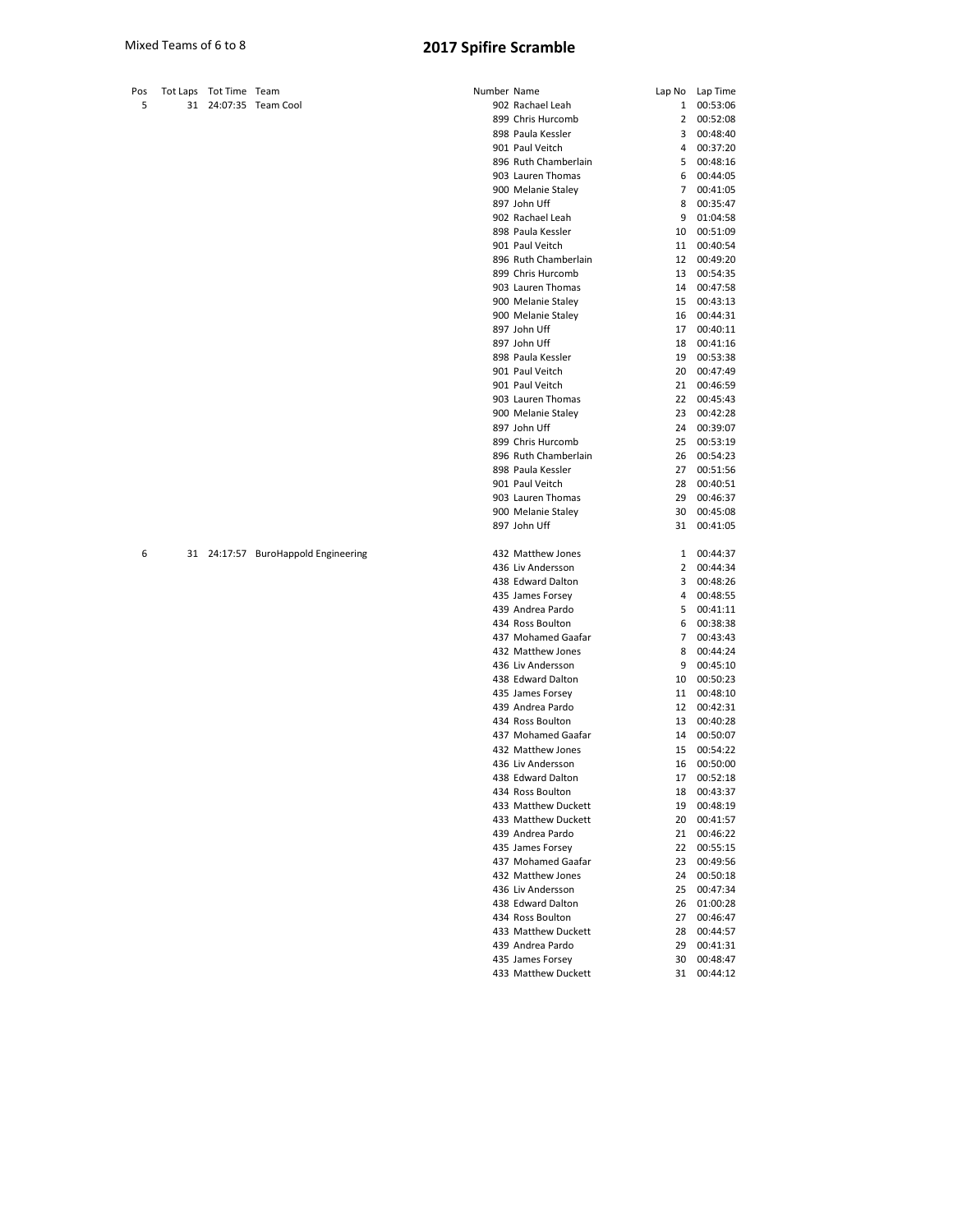| Pos Tot Laps Tot Time Team |                                         | Number Name |                  | Lap No Lap Time |
|----------------------------|-----------------------------------------|-------------|------------------|-----------------|
|                            | 31 24:29:41 East End Road Runners White |             | 563 Paul Jackson | 1 00:43:59      |
|                            |                                         |             | 560 Jonas Green  | 2 00:41:18      |

| ber Name               | Lap No         | Lap Time             |
|------------------------|----------------|----------------------|
| 563 Paul Jackson       | 1              | 00:43:59             |
| 560 Jonas Green        | 2              | 00:41:18             |
| 561 Lisa Naylor        | 3              | 00:48:40             |
| 562 Lydia Omodara      | 4              | 00:47:23             |
| 566 Toyin Omodara      | 5              | 00:46:55             |
| 564 Remi Kubar         | 6              | 00:43:47             |
| 565 Becca White        | $\overline{7}$ | 00:42:53             |
|                        |                |                      |
| 563 Paul Jackson       | 8              | 00:45:37             |
| 560 Jonas Green        | 9              | 00:41:03             |
| 566 Toyin Omodara      | 10             | 00:47:34             |
| 564 Remi Kubar         | 11             | 00:46:42             |
| 567 Ulrike Gerstenberg | 12             | 00:45:17             |
| 561 Lisa Naylor        | 13             | 00:50:23             |
| 562 Lydia Omodara      | 14             | 00:50:20             |
| 565 Becca White        | 15             | 00:43:46             |
| 567 Ulrike Gerstenberg | 16             | 00:47:07             |
| 560 Jonas Green        | 17             | 00:43:25             |
| 566 Toyin Omodara      | 18             | 00:52:39             |
| 564 Remi Kubar         | 19             | 00:52:10             |
| 565 Becca White        | 20             | 00:45:03             |
| 561 Lisa Naylor        | 21             | 00:54:27             |
| 567 Ulrike Gerstenberg | 22             | 00:48:17             |
| 563 Paul Jackson       | 23             | 00:45:33             |
| 560 Jonas Green        | 24             | 00:43:28             |
| 562 Lydia Omodara      | 25             | 00:58:09             |
| 564 Remi Kubar         | 26             | 00:50:33             |
| 565 Becca White        | 27             | 00:45:11             |
| 567 Ulrike Gerstenberg | 28             | 00:52:00             |
| 560 Jonas Green        | 29             | 00:45:47             |
| 563 Paul Jackson       | 30             | 00:48:03             |
| 565 Becca White        | 31             | 00:52:12             |
|                        |                |                      |
| 417 Gareth Allen       | 1              | 00:34:30             |
| 416 Gemma Thompson     | 2              | 00:45:18             |
|                        | 3              |                      |
| 423 Alex Slack         |                | 00:44:48             |
| 418 Mark Thompson      | 4              | 00:42:34             |
| 420 Emma Flint         | 5              | 00:51:34             |
| 421 Paul Hall          | 6              | 00:53:55             |
| 422 Alan Hardiman      | $\overline{7}$ | 00:48:40             |
| 419 Joe Gross          | 8              | 00:54:14             |
| 417 Gareth Allen       | 9              | 00:36:55             |
| 416 Gemma Thompson     | 10             | 00:45:17             |
| 423 Alex Slack         | 11             | 00:45:01             |
| 418 Mark Thompson      | 12             | 00:44:49             |
| 420 Emma Flint         | 13             | 00:54:01             |
| 416 Gemma Thompson     | 14             | 00:47:27             |
| 417 Gareth Allen       | 15             | 00:38:03             |
| 423 Alex Slack         | 16             | 00:50:01             |
| 418 Mark Thompson      | 17             | 00:46:06             |
| 421 Paul Hall          | 18             | 00:56:16             |
| 422 Alan Hardiman      | 19             | 00:51:18             |
| 419 Joe Gross          | 20             | 00:58:24             |
| 420 Emma Flint         | 21             | 00:58:27             |
| 416 Gemma Thompson     | 22             | 00:46:39             |
| 417 Gareth Allen       | 23             | 00:38:24             |
| 423 Alex Slack         | 24             |                      |
| 418 Mark Thompson      | 25             | 00:50:52<br>00:46:40 |
|                        |                |                      |
| 421 Paul Hall          | 26             | 00:54:36             |
| 422 Alan Hardiman      | 27             | 00:54:15             |
| 416 Gemma Thompson     | 28             | 00:47:03             |
| 417 Gareth Allen       | 29             | 00:39:07             |
| 418 Mark Thompson      | 30             | 00:47:00             |
| 423 Alex Slack         | 31             | 00:48:16             |

8 31 24:40:30 Blood Sweat & Beers 41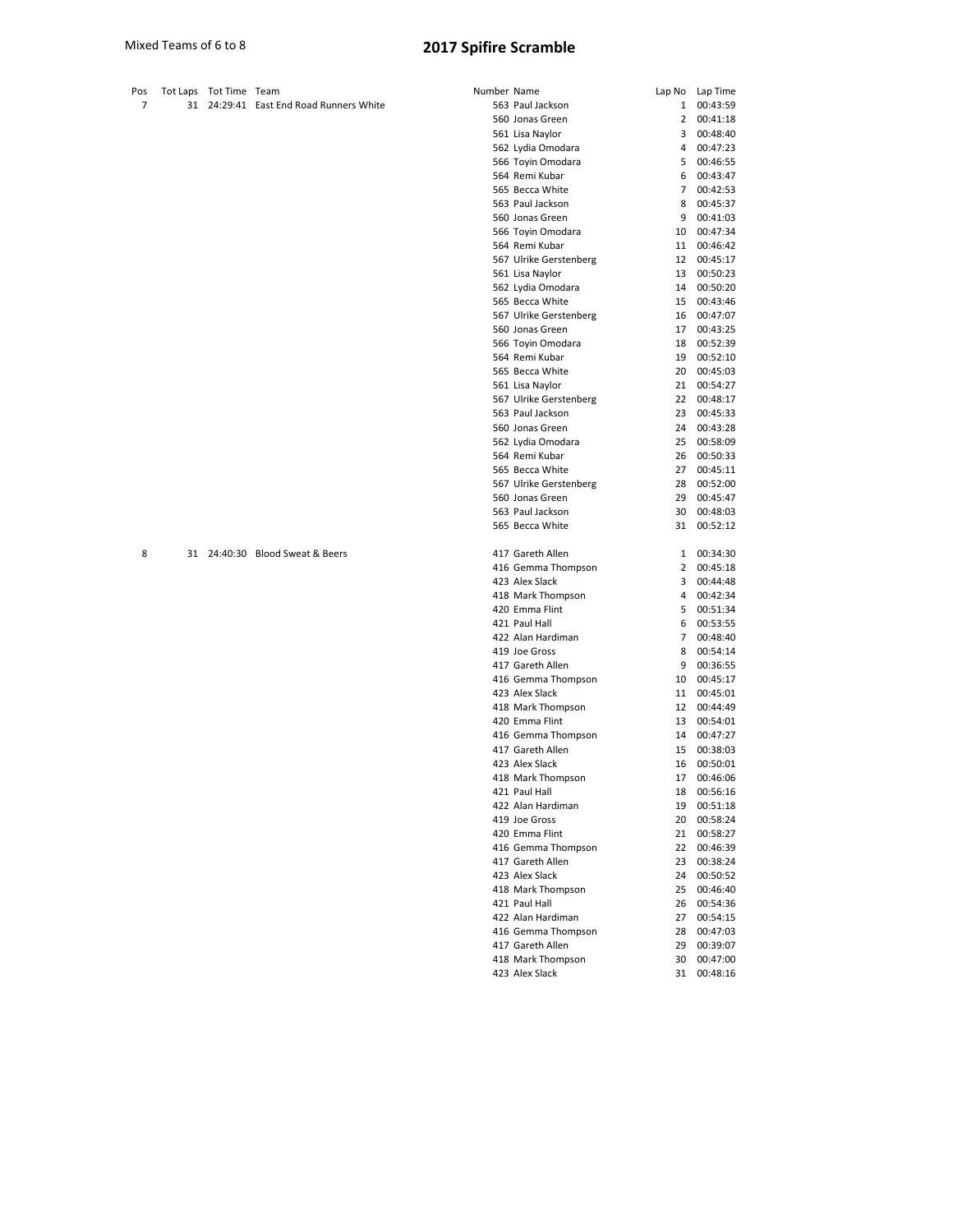| Pos |    | Tot Laps Tot Time Team |                                        | Number Name |                      |    | Lap No Lap Time |
|-----|----|------------------------|----------------------------------------|-------------|----------------------|----|-----------------|
| 9   |    |                        | 31 24:53:09 Dirt Bag Runners #1        |             | 506 Dawn Etherington | 1  | 00:39:07        |
|     |    |                        |                                        |             | 507 Ronnie Shepherd  | 2  | 00:47:44        |
|     |    |                        |                                        |             | 509 Craig MacGregor  | 3  | 00:44:41        |
|     |    |                        |                                        |             | 511 Peter Colwill    | 4  | 00:43:29        |
|     |    |                        |                                        |             | 505 Nasif Nijabat    | 5  | 00:45:54        |
|     |    |                        |                                        |             | 504 Ian Payne        | 6  | 00:44:22        |
|     |    |                        |                                        |             | 508 Carol Townsend   | 7  | 00:44:42        |
|     |    |                        |                                        |             | 506 Dawn Etherington | 8  | 00:39:22        |
|     |    |                        |                                        |             | 507 Ronnie Shepherd  | 9  | 00:53:57        |
|     |    |                        |                                        |             | 509 Craig MacGregor  | 10 | 00:45:13        |
|     |    |                        |                                        |             | 511 Peter Colwill    | 11 | 00:44:52        |
|     |    |                        |                                        |             | 505 Nasif Nijabat    | 12 | 00:47:16        |
|     |    |                        |                                        |             | 504 Ian Payne        | 13 | 00:44:24        |
|     |    |                        |                                        |             | 507 Ronnie Shepherd  | 14 | 01:00:58        |
|     |    |                        |                                        |             | 509 Craig MacGregor  | 15 | 00:48:28        |
|     |    |                        |                                        |             | 511 Peter Colwill    | 16 | 00:48:27        |
|     |    |                        |                                        |             | 505 Nasif Nijabat    | 17 | 00:47:00        |
|     |    |                        |                                        |             | 504 Ian Payne        | 18 | 00:48:43        |
|     |    |                        |                                        |             | 507 Ronnie Shepherd  | 19 | 00:59:08        |
|     |    |                        |                                        |             | 509 Craig MacGregor  | 20 | 00:51:36        |
|     |    |                        |                                        |             | 511 Peter Colwill    | 21 | 00:51:05        |
|     |    |                        |                                        |             | 505 Nasif Nijabat    | 22 | 00:48:53        |
|     |    |                        |                                        |             | 504 Ian Payne        | 23 | 00:47:34        |
|     |    |                        |                                        |             | 507 Ronnie Shepherd  | 24 | 01:00:14        |
|     |    |                        |                                        |             | 509 Craig MacGregor  | 25 | 00:49:21        |
|     |    |                        |                                        |             | 511 Peter Colwill    | 26 | 00:48:36        |
|     |    |                        |                                        |             | 505 Nasif Nijabat    | 27 | 00:53:05        |
|     |    |                        |                                        |             | 506 Dawn Etherington | 28 | 00:41:14        |
|     |    |                        |                                        |             | 508 Carol Townsend   | 29 | 00:47:17        |
|     |    |                        |                                        |             | 506 Dawn Etherington | 30 | 00:43:06        |
|     |    |                        |                                        |             | 508 Carol Townsend   | 31 | 00:53:21        |
| 10  | 30 |                        | 24:04:07 Stortford Scramble Squadron I |             | 858 Mark Lawrence    | 1  | 00:40:25        |
|     |    |                        |                                        |             | 863 Bekah Cranch     | 2  | 00:47:20        |
|     |    |                        |                                        |             | 861 Adam Chapman     | 3  | 00:40:57        |
|     |    |                        |                                        |             | 860 Ellen Brooks     | 4  | 00:54:19        |
|     |    |                        |                                        |             | 862 Denise Allsopp   | 5  | 00:52:09        |
|     |    |                        |                                        |             | 857 Rob Johnson      | 6  | 00:50:31        |
|     |    |                        |                                        |             | 859 Jason Hasty      | 7  | 00:39:40        |
|     |    |                        |                                        |             | 856 Peter Beatty     | 8  | 00:39:31        |
|     |    |                        |                                        |             | 858 Mark Lawrence    | 9  | 00:40:17        |
|     |    |                        |                                        |             | 863 Bekah Cranch     | 10 | 00:46:20        |
|     |    |                        |                                        |             | 861 Adam Chapman     | 11 | 00:39:14        |
|     |    |                        |                                        |             | 860 Ellen Brooks     | 12 | 00:55:59        |
|     |    |                        |                                        |             | 862 Denise Allsopp   | 13 | 00:53:20        |
|     |    |                        |                                        |             | 857 Rob Johnson      | 14 | 00:51:20        |
|     |    |                        |                                        |             | 859 Jason Hasty      | 15 | 00:40:02        |
|     |    |                        |                                        |             | 856 Peter Beatty     | 16 | 00:45:04        |
|     |    |                        |                                        |             | 858 Mark Lawrence    | 17 | 00:41:42        |
|     |    |                        |                                        |             | 863 Bekah Cranch     | 18 | 00:48:27        |
|     |    |                        |                                        |             | 861 Adam Chapman     | 19 | 00:45:52        |
|     |    |                        |                                        |             | 860 Ellen Brooks     | 20 | 00:58:04        |
|     |    |                        |                                        |             | 862 Denise Allsopp   | 21 | 00:57:15        |
|     |    |                        |                                        |             | 857 Rob Johnson      | 22 | 00:53:49        |
|     |    |                        |                                        |             | 859 Jason Hasty      | 23 | 00:41:16        |
|     |    |                        |                                        |             | 856 Peter Beatty     | 24 | 00:43:34        |
|     |    |                        |                                        |             | 858 Mark Lawrence    | 25 | 00:45:05        |
|     |    |                        |                                        |             | 863 Bekah Cranch     | 26 | 00:48:46        |
|     |    |                        |                                        |             | 861 Adam Chapman     | 27 | 00:50:46        |
|     |    |                        |                                        |             | 860 Ellen Brooks     | 28 | 01:00:36        |
|     |    |                        |                                        |             | 862 Denise Allsopp   | 29 | 01:02:42        |
|     |    |                        |                                        |             | 857 Rob Johnson      | 30 | 00:49:45        |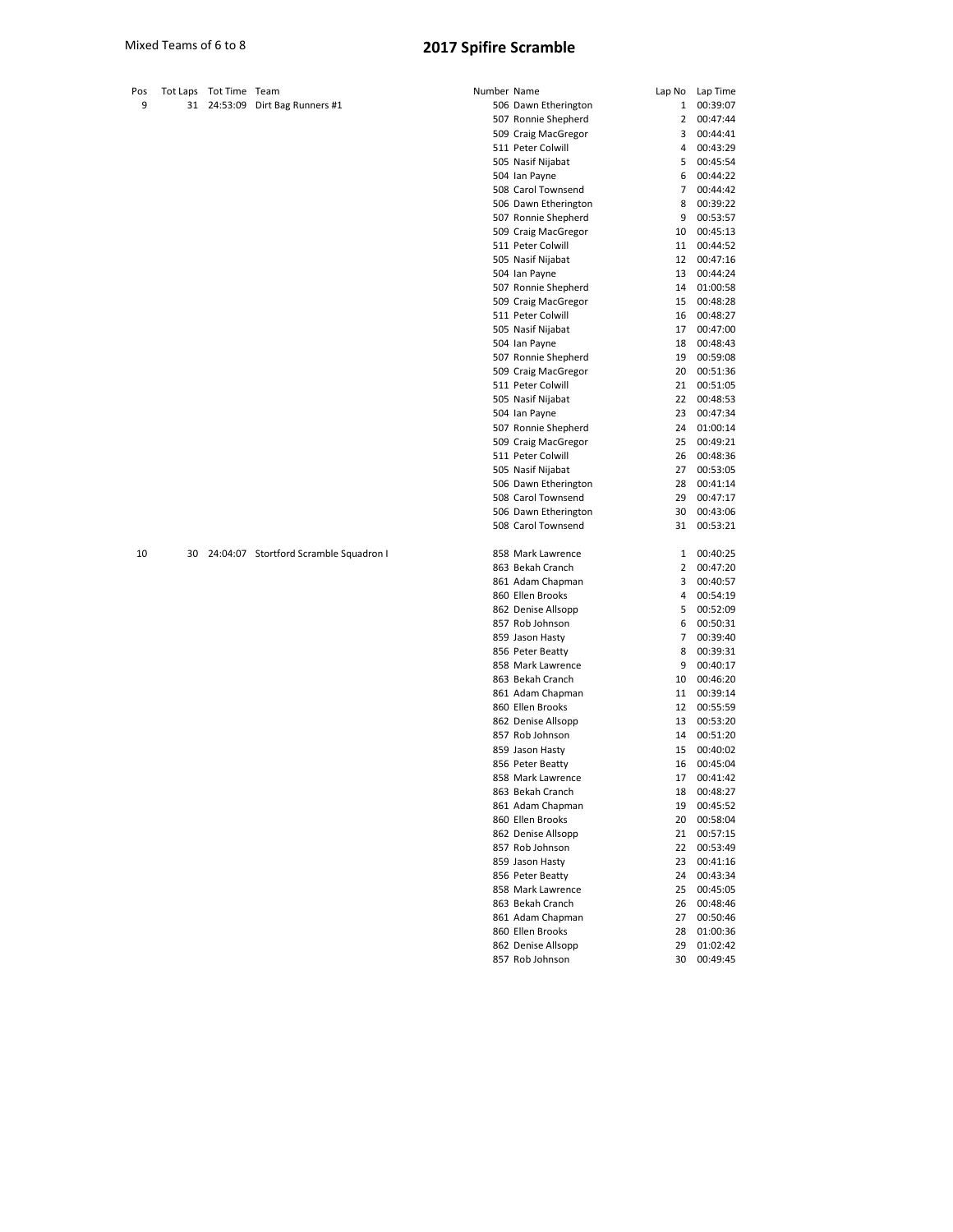| Pos |    | Tot Laps Tot Time Team |                              | Number Name |                                        |                | Lap No Lap Time      |
|-----|----|------------------------|------------------------------|-------------|----------------------------------------|----------------|----------------------|
| 11  | 30 |                        | 24:43:52 Worst pace scenario |             | 962 Chris Brown                        | 1              | 00:40:39             |
|     |    |                        |                              |             | 960 Anna Crawley                       | $\mathbf{2}$   | 00:50:49             |
|     |    |                        |                              |             | 964 Calvin Lindsay                     | 3              | 00:46:31             |
|     |    |                        |                              |             | 966 David Matthews                     | 4              | 00:46:42             |
|     |    |                        |                              |             | 961 John Crawley                       | 5              | 00:38:16             |
|     |    |                        |                              |             | 967 James Tidman                       | 6              | 00:42:54             |
|     |    |                        |                              |             | 965 Ravi Patel                         | $\overline{7}$ | 00:46:00             |
|     |    |                        |                              |             | 963 Eric Fenn                          | 8              | 00:49:06             |
|     |    |                        |                              |             | 960 Anna Crawley                       | 9              | 00:53:08             |
|     |    |                        |                              |             | 962 Chris Brown                        | 10             | 00:43:43             |
|     |    |                        |                              |             | 964 Calvin Lindsay                     | 11             | 00:47:39             |
|     |    |                        |                              |             | 966 David Matthews                     | 12             | 00:48:44             |
|     |    |                        |                              |             | 961 John Crawley                       | 13             | 00:39:22             |
|     |    |                        |                              |             | 965 Ravi Patel                         | 14             | 00:48:39             |
|     |    |                        |                              |             | 967 James Tidman                       | 15             | 00:49:45             |
|     |    |                        |                              |             | 962 Chris Brown                        | 16             | 00:51:19             |
|     |    |                        |                              |             | 962 Chris Brown                        | 17             | 00:47:23             |
|     |    |                        |                              |             | 963 Eric Fenn                          | 18             | 01:05:33             |
|     |    |                        |                              |             | 964 Calvin Lindsay                     | 19             | 01:00:06             |
|     |    |                        |                              |             | 966 David Matthews                     | 20             | 00:55:49             |
|     |    |                        |                              |             | 961 John Crawley                       | 21             | 00:41:41             |
|     |    |                        |                              |             | 960 Anna Crawley                       | 22             | 00:54:57             |
|     |    |                        |                              |             | 967 James Tidman                       | 23             | 00:46:00             |
|     |    |                        |                              |             | 965 Ravi Patel                         | 24             | 00:57:08             |
|     |    |                        |                              |             | 964 Calvin Lindsay                     | 25             | 00:56:05             |
|     |    |                        |                              |             | 966 David Matthews                     | 26             | 00:56:27             |
|     |    |                        |                              |             | 961 John Crawley                       | 27             | 00:40:36             |
|     |    |                        |                              |             | 960 Anna Crawley                       | 28             | 00:58:42             |
|     |    |                        |                              |             | 967 James Tidman                       | 29             | 00:48:43             |
|     |    |                        |                              |             | 963 Eric Fenn                          | 30             | 00:51:26             |
| 12  | 29 |                        | 24:39:06 The Dark Knights    |             | 905 Frank Schubert                     | 1              | 00:49:11             |
|     |    |                        |                              |             | 911 Jeremy Wilkes                      | $\mathbf{2}$   | 00:41:34             |
|     |    |                        |                              |             | 907 Barry Smith                        | 3              | 00:36:22             |
|     |    |                        |                              |             | 904 Michael Schubert                   | 4              | 00:44:52             |
|     |    |                        |                              |             | 910 Gemma Kemp                         | 5              | 00:47:43             |
|     |    |                        |                              |             | 909 John Evetts                        | 6              | 00:46:02             |
|     |    |                        |                              |             | 908 Laura Alison                       | $\overline{7}$ | 01:01:14             |
|     |    |                        |                              |             | 906 Jodie Schubert                     | 8              | 01:03:53             |
|     |    |                        |                              |             | 905 Frank Schubert                     | 9              | 00:51:54             |
|     |    |                        |                              |             | 907 Barry Smith                        | 10             | 00:37:12             |
|     |    |                        |                              |             | 904 Michael Schubert                   | 11             | 00:47:00             |
|     |    |                        |                              |             | 911 Jeremy Wilkes                      | 12             | 00:42:12             |
|     |    |                        |                              |             | 910 Gemma Kemp                         | 13             | 00:49:21             |
|     |    |                        |                              |             | 909 John Evetts                        | 14             | 00:51:40             |
|     |    |                        |                              |             | 908 Laura Alison                       | 15             | 01:07:45             |
|     |    |                        |                              |             | 906 Jodie Schubert                     | 16             | 00:56:47             |
|     |    |                        |                              |             | 905 Frank Schubert                     | 17             | 00:55:56             |
|     |    |                        |                              |             | 907 Barry Smith                        | 18             | 00:38:50             |
|     |    |                        |                              |             | 904 Michael Schubert                   | 19             | 00:52:17             |
|     |    |                        |                              |             | 911 Jeremy Wilkes                      | 20             | 00:44:08             |
|     |    |                        |                              |             | 910 Gemma Kemp                         | 21             | 00:52:27             |
|     |    |                        |                              |             | 909 John Evetts                        | 22             | 00:51:33             |
|     |    |                        |                              |             | 908 Laura Alison<br>906 Jodie Schubert | 23             | 01:14:46             |
|     |    |                        |                              |             |                                        | 24             | 00:57:42             |
|     |    |                        |                              |             | 907 Barry Smith<br>905 Frank Schubert  | 25<br>26       | 00:38:21<br>00:53:31 |
|     |    |                        |                              |             | 911 Jeremy Wilkes                      | 27             | 00:44:36             |
|     |    |                        |                              |             | 904 Michael Schubert                   | 28             | 00:58:53             |
|     |    |                        |                              |             |                                        |                |                      |

Jodie Schubert 29 01:01:24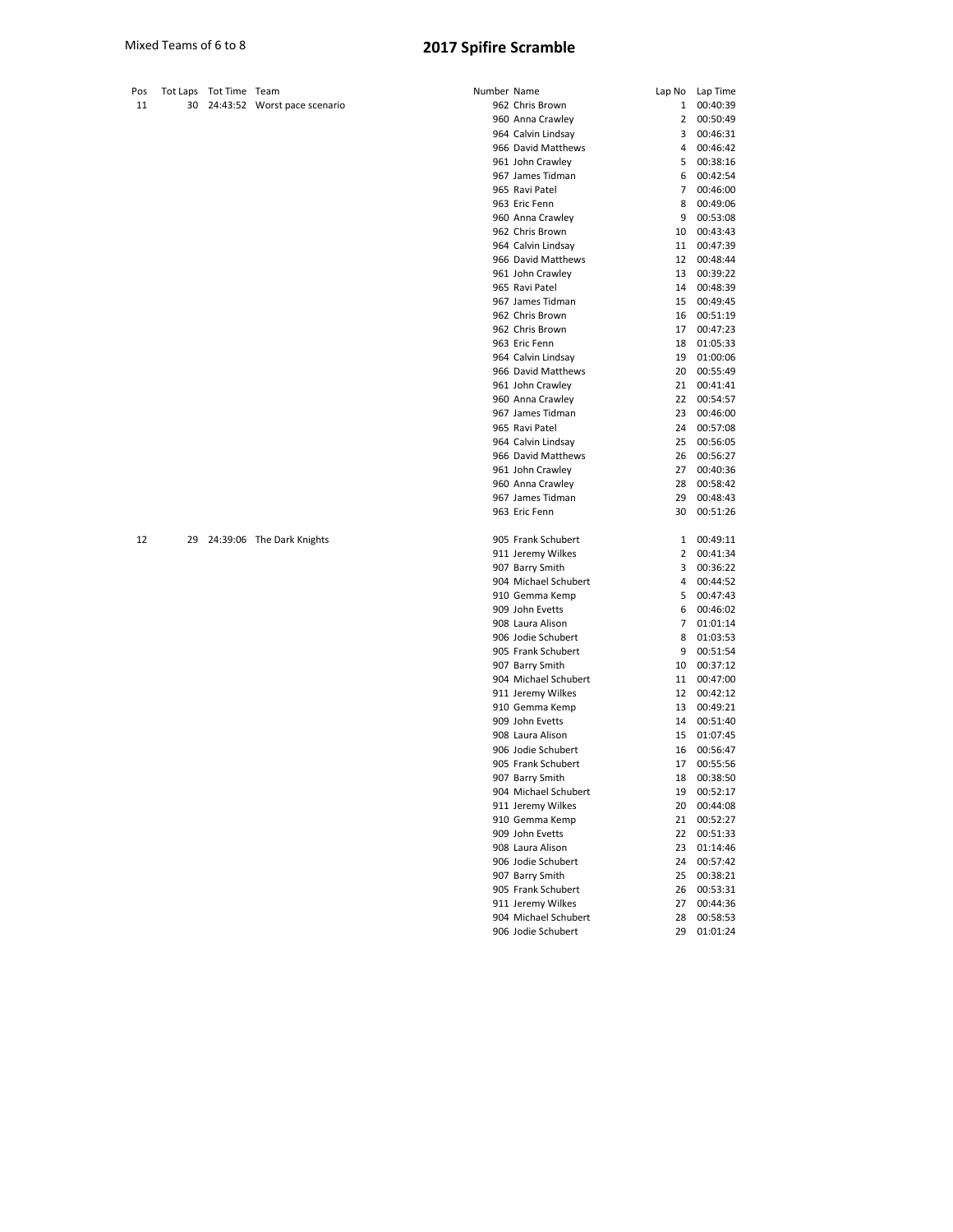| Pos<br>13 | 28 | Tot Laps Tot Time Team |                                    | Number Name |                                          |                | Lap No Lap Time |
|-----------|----|------------------------|------------------------------------|-------------|------------------------------------------|----------------|-----------------|
|           |    |                        | 24:17:39 Eton Manor B Team         |             | 608 Paul Boddey                          | 1<br>2         | 00:35:55        |
|           |    |                        |                                    |             | 610 Sharon Threlfall                     | 3              | 00:48:57        |
|           |    |                        |                                    |             | 601 John Black                           |                | 00:43:23        |
|           |    |                        |                                    |             | 603 Christina Long                       | 4              | 00:52:00        |
|           |    |                        |                                    |             | 613 Nancy McCarthy                       | 5              | 00:57:23        |
|           |    |                        |                                    |             | 607 Sacha Ackland                        | 6              | 00:57:31        |
|           |    |                        |                                    |             | 608 Paul Boddey                          | $\overline{7}$ | 00:36:07        |
|           |    |                        |                                    |             | 610 Sharon Threlfall                     | 8              | 00:51:08        |
|           |    |                        |                                    |             | 601 John Black                           | 9              | 00:45:21        |
|           |    |                        |                                    |             | 614 Darren Martin                        | 10             | 00:50:08        |
|           |    |                        |                                    |             | 603 Christina Long                       |                | 11 00:54:15     |
|           |    |                        |                                    |             | 613 Nancy McCarthy                       | 12             | 01:01:53        |
|           |    |                        |                                    |             | 607 Sacha Ackland                        | 13             | 01:03:30        |
|           |    |                        |                                    |             | 614 Darren Martin                        | 14             | 00:54:12        |
|           |    |                        |                                    |             | 608 Paul Boddey                          | 15             | 00:37:44        |
|           |    |                        |                                    |             | 610 Sharon Threlfall                     | 16             | 00:52:58        |
|           |    |                        |                                    |             | 601 John Black                           | 17             | 00:47:50        |
|           |    |                        |                                    |             | 603 Christina Long                       | 18             | 00:58:46        |
|           |    |                        |                                    |             | 613 Nancy McCarthy                       | 19             | 01:10:54        |
|           |    |                        |                                    |             | 607 Sacha Ackland                        | 20             | 01:05:27        |
|           |    |                        |                                    |             | 610 Sharon Threlfall                     | 21             | 00:53:47        |
|           |    |                        |                                    |             | 614 Darren Martin                        | 22             | 00:53:37        |
|           |    |                        |                                    |             | 608 Paul Boddey                          | 23             | 00:39:13        |
|           |    |                        |                                    |             | 601 John Black                           | 24             | 00:47:30        |
|           |    |                        |                                    |             | 603 Christina Long                       | 25             | 00:56:31        |
|           |    |                        |                                    |             | 613 Nancy McCarthy                       | 26             | 01:05:52        |
|           |    |                        |                                    |             | 614 Darren Martin                        | 27             | 00:54:44        |
|           |    |                        |                                    |             | 608 Paul Boddey                          | 28             | 00:41:03        |
| 14        | 28 |                        | 24:20:10 Stortford Sneaky Speedies |             | 865 Joanna Arscott                       | $\mathbf{1}$   | 00:43:25        |
|           |    |                        |                                    |             | 871 Vicky Simpson                        | $\overline{2}$ | 00:45:57        |
|           |    |                        |                                    |             | 870 Danielle Sims                        | 3              | 00:44:26        |
|           |    |                        |                                    |             | 869 Julie Pagram                         | 4              | 00:47:46        |
|           |    |                        |                                    |             | 867 Craig Dodgen                         | 5              | 00:51:04        |
|           |    |                        |                                    |             | 871 Vicky Simpson                        | 6              | 00:45:41        |
|           |    |                        |                                    |             | 866 Corinna Cranch                       | $\overline{7}$ | 00:56:22        |
|           |    |                        |                                    |             | 864 Lorraine Evans                       | 8              | 00:53:27        |
|           |    |                        |                                    |             | 865 Joanna Arscott                       | 9              | 00:45:02        |
|           |    |                        |                                    |             | 868 Alan Findlay                         | 10             | 00:51:15        |
|           |    |                        |                                    |             | 870 Danielle Sims                        | 11             | 00:44:50        |
|           |    |                        |                                    |             | 869 Julie Pagram                         | 12             | 00:49:45        |
|           |    |                        |                                    |             | 867 Craig Dodgen                         | 13             | 00:54:56        |
|           |    |                        |                                    |             | 868 Alan Findlay                         | 14             | 00:59:10        |
|           |    |                        |                                    |             | 866 Corinna Cranch                       | 15             | 01:01:23        |
|           |    |                        |                                    |             | 864 Lorraine Evans                       | 16             | 00:56:05        |
|           |    |                        |                                    |             |                                          | 17             | 00:50:30        |
|           |    |                        |                                    |             | 865 Joanna Arscott<br>871 Vicky Simpson  | 18             | 00:49:33        |
|           |    |                        |                                    |             | 870 Danielle Sims                        | 19             | 00:50:22        |
|           |    |                        |                                    |             | 869 Julie Pagram                         | 20             | 00:53:34        |
|           |    |                        |                                    |             | 867 Craig Dodgen                         | 21             | 01:05:11        |
|           |    |                        |                                    |             |                                          | 22             | 01:01:16        |
|           |    |                        |                                    |             | 868 Alan Findlay<br>866 Corinna Cranch   | 23             | 01:04:37        |
|           |    |                        |                                    |             |                                          | 24             | 00:56:17        |
|           |    |                        |                                    |             | 864 Lorraine Evans<br>865 Joanna Arscott | 25             | 00:53:14        |
|           |    |                        |                                    |             |                                          | 26             | 00:46:46        |
|           |    |                        |                                    |             | 871 Vicky Simpson                        | 27             | 00:48:19        |
|           |    |                        |                                    |             | 870 Danielle Sims                        |                |                 |

Julie Pagram 28 00:49:57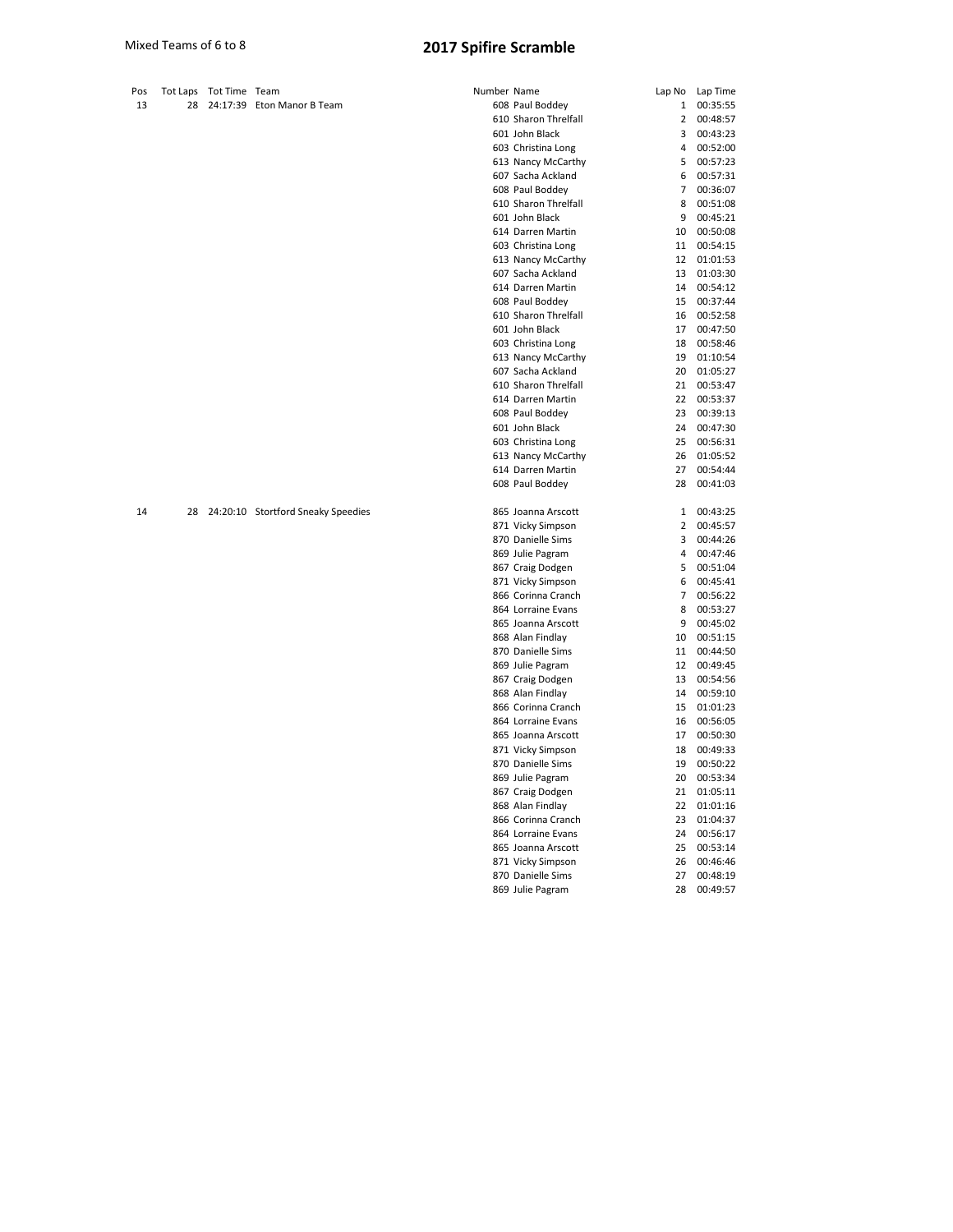| Pos | Tot Laps | Tot Time Team |                            | Number Name |                       | Lap No          | Lap Time |
|-----|----------|---------------|----------------------------|-------------|-----------------------|-----------------|----------|
| 15  | 28       |               | 24:23:20 Elm Park Bombers  |             | 586 Joe Dear          | $\mathbf{1}$    | 00:43:38 |
|     |          |               |                            |             | 585 Anthony Holland   | $\overline{2}$  | 00:43:41 |
|     |          |               |                            |             | 587 Dave French       | 3               | 00:43:31 |
|     |          |               |                            |             | 584 Colette Coyle     | 4               | 00:54:55 |
|     |          |               |                            |             | 591 Alice Delmonte    | 5               | 00:45:22 |
|     |          |               |                            |             | 589 Georgina Delmonte | 6               | 00:54:42 |
|     |          |               |                            |             | 590 Paul Delmonte     | $\overline{7}$  | 00:51:10 |
|     |          |               |                            |             | 588 Lucy Brooks       | 8               | 00:58:09 |
|     |          |               |                            |             | 586 Joe Dear          | 9               | 00:45:58 |
|     |          |               |                            |             | 585 Anthony Holland   | 10              | 00:45:42 |
|     |          |               |                            |             | 587 Dave French       | 11              | 00:45:16 |
|     |          |               |                            |             | 584 Colette Coyle     | 12              | 00:57:28 |
|     |          |               |                            |             | 591 Alice Delmonte    | 13              | 00:50:38 |
|     |          |               |                            |             | 590 Paul Delmonte     | 14              | 00:56:25 |
|     |          |               |                            |             | 589 Georgina Delmonte | 15              | 00:58:29 |
|     |          |               |                            |             | 588 Lucy Brooks       | 16              | 01:04:22 |
|     |          |               |                            |             | 586 Joe Dear          | 17              | 00:49:21 |
|     |          |               |                            |             | 585 Anthony Holland   | 18              | 00:48:10 |
|     |          |               |                            |             | 587 Dave French       | 19              | 00:48:10 |
|     |          |               |                            |             | 584 Colette Coyle     | 20              | 00:59:08 |
|     |          |               |                            |             | 591 Alice Delmonte    | 21              | 00:53:25 |
|     |          |               |                            |             | 589 Georgina Delmonte | 22              | 00:58:53 |
|     |          |               |                            |             | 588 Lucy Brooks       | 23              | 01:03:01 |
|     |          |               |                            |             | 586 Joe Dear          | 24              | 00:53:16 |
|     |          |               |                            |             | 585 Anthony Holland   | 25              | 00:49:13 |
|     |          |               |                            |             | 587 Dave French       | 26              | 00:47:17 |
|     |          |               |                            |             | 584 Colette Coyle     | 27              | 01:01:06 |
|     |          |               |                            |             | 591 Alice Delmonte    | 28              | 00:52:54 |
| 16  | 28       |               | 24:33:27 Chocks Away Chaps |             | 440 Gary Binder       | 1               | 00:47:07 |
|     |          |               |                            |             | 444 Melisa Gilmour    | 2               | 00:53:22 |
|     |          |               |                            |             | 441 Brian Fry         | 3               | 00:43:18 |
|     |          |               |                            |             | 446 Pete Brittle      | 4               | 00:42:49 |
|     |          |               |                            |             | 443 Gary Flint        | 5               | 00:42:58 |
|     |          |               |                            |             | 442 Chantelle Brooker | 6               | 01:00:07 |
|     |          |               |                            |             | 447 Scott Watts       | $\overline{7}$  | 00:55:00 |
|     |          |               |                            |             | 445 Terry Hogg        | 8               | 00:57:50 |
|     |          |               |                            |             | 440 Gary Binder       | 9               | 00:48:43 |
|     |          |               |                            |             | 441 Brian Fry         | 10              | 00:47:19 |
|     |          |               |                            |             | 446 Pete Brittle      | 11              | 00:46:01 |
|     |          |               |                            |             | 444 Melisa Gilmour    | 12 <sup>2</sup> | 00:54:42 |
|     |          |               |                            |             |                       | 13              | 00:46:11 |
|     |          |               |                            |             | 443 Gary Flint        |                 |          |
|     |          |               |                            |             | 442 Chantelle Brooker | 14<br>15        | 01:02:12 |
|     |          |               |                            |             | 447 Scott Watts       |                 | 01:00:00 |
|     |          |               |                            |             | 445 Terry Hogg        | 16              | 01:07:15 |
|     |          |               |                            |             | 440 Gary Binder       | 17              | 00:50:41 |
|     |          |               |                            |             | 441 Brian Fry         | 18              | 00:52:03 |
|     |          |               |                            |             | 446 Pete Brittle      | 19              | 00:49:28 |
|     |          |               |                            |             | 444 Melisa Gilmour    | 20              | 00:56:01 |
|     |          |               |                            |             | 443 Gary Flint        | 21              | 00:45:27 |

 Chantelle Brooker 22 01:01:20 Scott Watts 23 01:01:38 Terry Hogg 24 01:06:29 Gary Binder 25 00:50:07 Brian Fry 26 00:53:10 Pete Brittle 27 00:46:42 Gary Flint 28 00:45:27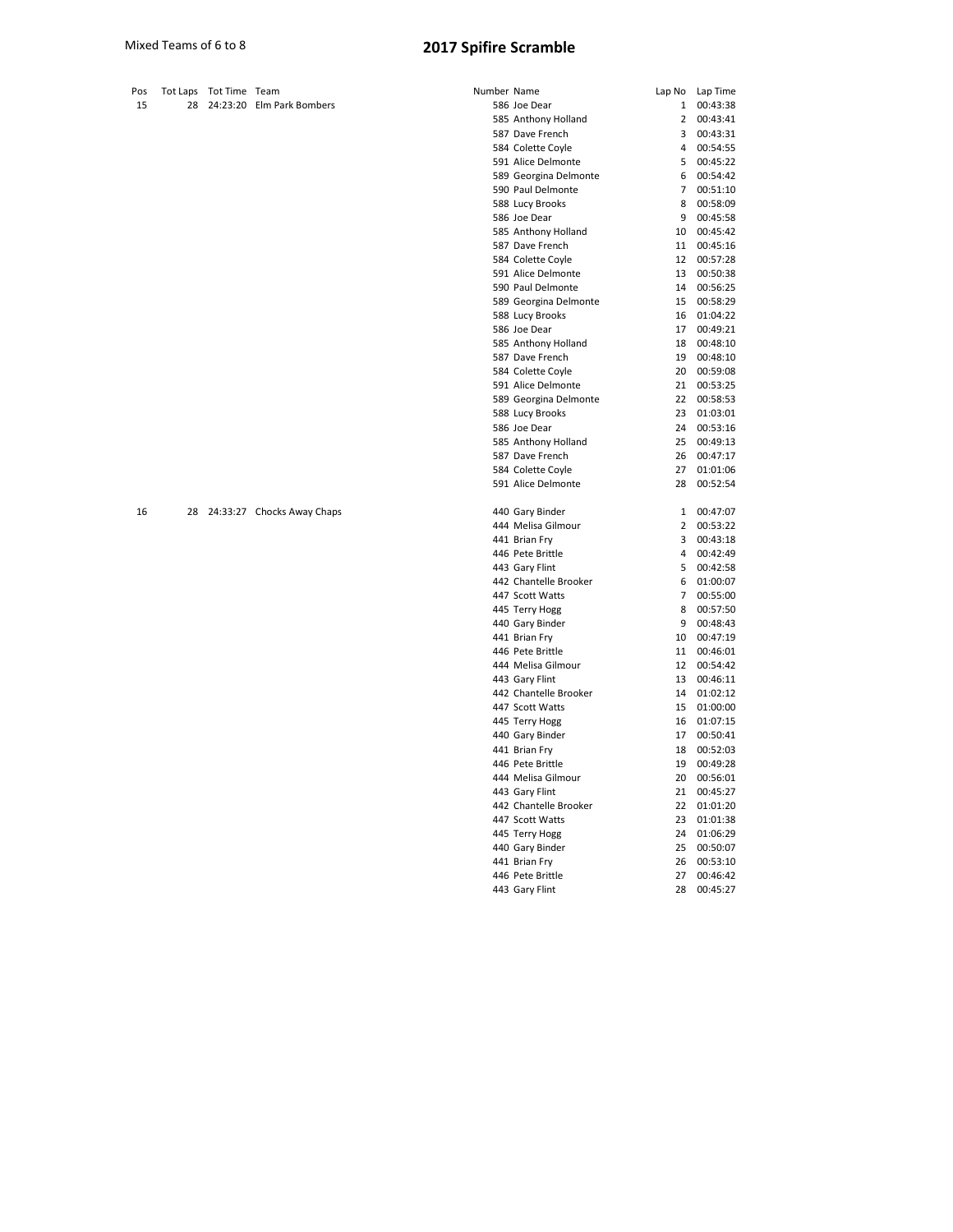| Tot Laps Tot Time Team<br>Number Name<br>Lap No<br>17<br>27<br>23:47:58 Sleepless in Hornchurch<br>832 Neil Walpole<br>1<br>00:40:54<br>833 Sal Ryder<br>2<br>00:52:53<br>838 Bill Bailey<br>3<br>00:46:09<br>839 Lesley Winston<br>4<br>00:50:12<br>834 Nicky Dowson<br>5<br>00:47:43<br>835 Paul Dowson<br>00:45:37<br>6<br>7<br>00:52:59<br>836 Victoria Utting<br>8<br>00:53:59<br>837 Steve Utting<br>832 Neil Walpole<br>9<br>00:40:32<br>833 Sal Ryder<br>10<br>00:54:37<br>838 Bill Bailey<br>11<br>00:46:17<br>839 Lesley Winston<br>00:52:31<br>12<br>834 Nicky Dowson<br>13<br>00:49:09<br>835 Paul Dowson<br>14<br>00:48:10<br>00:57:09<br>836 Victoria Utting<br>15<br>00:56:53<br>837 Steve Utting<br>16<br>832 Neil Walpole<br>17<br>00:43:55<br>833 Sal Ryder<br>00:58:58<br>18<br>838 Bill Bailey<br>19<br>00:58:10<br>839 Lesley Winston<br>20<br>00:58:51<br>834 Nicky Dowson<br>00:50:07<br>21<br>835 Paul Dowson<br>22<br>00:52:04<br>836 Victoria Utting<br>23<br>00:59:50<br>837 Steve Utting<br>24<br>00:58:08<br>832 Neil Walpole<br>25<br>01:22:21<br>833 Sal Ryder<br>26<br>00:57:15<br>834 Nicky Dowson<br>27<br>00:52:35<br>24:07:59 London Marathon Events Ltd - Team 2<br>18<br>00:44:41<br>27<br>752 Matt Dungate<br>$\mathbf{1}$<br>753 Ales Swatridge<br>2<br>00:47:10<br>756 Mary Cubitt<br>3<br>00:53:47<br>759 Ross Goulding<br>4<br>00:42:44<br>754 Jess Nicell-Mills<br>5<br>00:56:56<br>755 Lisa Thompson<br>6<br>00:49:16<br>$\overline{7}$<br>757 Rebecca Saunders<br>00:52:24<br>752 Matt Dungate<br>8<br>00:45:55<br>753 Ales Swatridge<br>9<br>00:48:04<br>759 Ross Goulding<br>00:45:27<br>10<br>754 Jess Nicell-Mills<br>00:58:36<br>11<br>755 Lisa Thompson<br>12<br>00:52:32<br>757 Rebecca Saunders<br>13<br>00:55:39<br>752 Matt Dungate<br>14<br>00:50:55<br>753 Ales Swatridge<br>00:53:29<br>15<br>759 Ross Goulding<br>16<br>00:48:08<br>754 Jess Nicell-Mills<br>01:17:04<br>17<br>755 Lisa Thompson<br>01:00:30<br>18<br>00:54:59<br>757 Rebecca Saunders<br>19<br>752 Matt Dungate<br>20<br>00:50:18<br>753 Ales Swatridge<br>21<br>00:57:22<br>759 Ross Goulding<br>22 00:47:56<br>754 Jess Nicell-Mills<br>23<br>01:08:47<br>757 Rebecca Saunders<br>24<br>00:59:50<br>752 Matt Dungate<br>25<br>00:54:34<br>759 Ross Goulding<br>26<br>00:48:39<br>757 Rebecca Saunders<br>27<br>01:02:17 |     |  |  |  |          |
|--------------------------------------------------------------------------------------------------------------------------------------------------------------------------------------------------------------------------------------------------------------------------------------------------------------------------------------------------------------------------------------------------------------------------------------------------------------------------------------------------------------------------------------------------------------------------------------------------------------------------------------------------------------------------------------------------------------------------------------------------------------------------------------------------------------------------------------------------------------------------------------------------------------------------------------------------------------------------------------------------------------------------------------------------------------------------------------------------------------------------------------------------------------------------------------------------------------------------------------------------------------------------------------------------------------------------------------------------------------------------------------------------------------------------------------------------------------------------------------------------------------------------------------------------------------------------------------------------------------------------------------------------------------------------------------------------------------------------------------------------------------------------------------------------------------------------------------------------------------------------------------------------------------------------------------------------------------------------------------------------------------------------------------------------------------------------------------------------------------------------------------------------------------------------------------------------------------------------------------------------------------------------------------------------------------------------------------------------------|-----|--|--|--|----------|
|                                                                                                                                                                                                                                                                                                                                                                                                                                                                                                                                                                                                                                                                                                                                                                                                                                                                                                                                                                                                                                                                                                                                                                                                                                                                                                                                                                                                                                                                                                                                                                                                                                                                                                                                                                                                                                                                                                                                                                                                                                                                                                                                                                                                                                                                                                                                                        | Pos |  |  |  | Lap Time |
|                                                                                                                                                                                                                                                                                                                                                                                                                                                                                                                                                                                                                                                                                                                                                                                                                                                                                                                                                                                                                                                                                                                                                                                                                                                                                                                                                                                                                                                                                                                                                                                                                                                                                                                                                                                                                                                                                                                                                                                                                                                                                                                                                                                                                                                                                                                                                        |     |  |  |  |          |
|                                                                                                                                                                                                                                                                                                                                                                                                                                                                                                                                                                                                                                                                                                                                                                                                                                                                                                                                                                                                                                                                                                                                                                                                                                                                                                                                                                                                                                                                                                                                                                                                                                                                                                                                                                                                                                                                                                                                                                                                                                                                                                                                                                                                                                                                                                                                                        |     |  |  |  |          |
|                                                                                                                                                                                                                                                                                                                                                                                                                                                                                                                                                                                                                                                                                                                                                                                                                                                                                                                                                                                                                                                                                                                                                                                                                                                                                                                                                                                                                                                                                                                                                                                                                                                                                                                                                                                                                                                                                                                                                                                                                                                                                                                                                                                                                                                                                                                                                        |     |  |  |  |          |
|                                                                                                                                                                                                                                                                                                                                                                                                                                                                                                                                                                                                                                                                                                                                                                                                                                                                                                                                                                                                                                                                                                                                                                                                                                                                                                                                                                                                                                                                                                                                                                                                                                                                                                                                                                                                                                                                                                                                                                                                                                                                                                                                                                                                                                                                                                                                                        |     |  |  |  |          |
|                                                                                                                                                                                                                                                                                                                                                                                                                                                                                                                                                                                                                                                                                                                                                                                                                                                                                                                                                                                                                                                                                                                                                                                                                                                                                                                                                                                                                                                                                                                                                                                                                                                                                                                                                                                                                                                                                                                                                                                                                                                                                                                                                                                                                                                                                                                                                        |     |  |  |  |          |
|                                                                                                                                                                                                                                                                                                                                                                                                                                                                                                                                                                                                                                                                                                                                                                                                                                                                                                                                                                                                                                                                                                                                                                                                                                                                                                                                                                                                                                                                                                                                                                                                                                                                                                                                                                                                                                                                                                                                                                                                                                                                                                                                                                                                                                                                                                                                                        |     |  |  |  |          |
|                                                                                                                                                                                                                                                                                                                                                                                                                                                                                                                                                                                                                                                                                                                                                                                                                                                                                                                                                                                                                                                                                                                                                                                                                                                                                                                                                                                                                                                                                                                                                                                                                                                                                                                                                                                                                                                                                                                                                                                                                                                                                                                                                                                                                                                                                                                                                        |     |  |  |  |          |
|                                                                                                                                                                                                                                                                                                                                                                                                                                                                                                                                                                                                                                                                                                                                                                                                                                                                                                                                                                                                                                                                                                                                                                                                                                                                                                                                                                                                                                                                                                                                                                                                                                                                                                                                                                                                                                                                                                                                                                                                                                                                                                                                                                                                                                                                                                                                                        |     |  |  |  |          |
|                                                                                                                                                                                                                                                                                                                                                                                                                                                                                                                                                                                                                                                                                                                                                                                                                                                                                                                                                                                                                                                                                                                                                                                                                                                                                                                                                                                                                                                                                                                                                                                                                                                                                                                                                                                                                                                                                                                                                                                                                                                                                                                                                                                                                                                                                                                                                        |     |  |  |  |          |
|                                                                                                                                                                                                                                                                                                                                                                                                                                                                                                                                                                                                                                                                                                                                                                                                                                                                                                                                                                                                                                                                                                                                                                                                                                                                                                                                                                                                                                                                                                                                                                                                                                                                                                                                                                                                                                                                                                                                                                                                                                                                                                                                                                                                                                                                                                                                                        |     |  |  |  |          |
|                                                                                                                                                                                                                                                                                                                                                                                                                                                                                                                                                                                                                                                                                                                                                                                                                                                                                                                                                                                                                                                                                                                                                                                                                                                                                                                                                                                                                                                                                                                                                                                                                                                                                                                                                                                                                                                                                                                                                                                                                                                                                                                                                                                                                                                                                                                                                        |     |  |  |  |          |
|                                                                                                                                                                                                                                                                                                                                                                                                                                                                                                                                                                                                                                                                                                                                                                                                                                                                                                                                                                                                                                                                                                                                                                                                                                                                                                                                                                                                                                                                                                                                                                                                                                                                                                                                                                                                                                                                                                                                                                                                                                                                                                                                                                                                                                                                                                                                                        |     |  |  |  |          |
|                                                                                                                                                                                                                                                                                                                                                                                                                                                                                                                                                                                                                                                                                                                                                                                                                                                                                                                                                                                                                                                                                                                                                                                                                                                                                                                                                                                                                                                                                                                                                                                                                                                                                                                                                                                                                                                                                                                                                                                                                                                                                                                                                                                                                                                                                                                                                        |     |  |  |  |          |
|                                                                                                                                                                                                                                                                                                                                                                                                                                                                                                                                                                                                                                                                                                                                                                                                                                                                                                                                                                                                                                                                                                                                                                                                                                                                                                                                                                                                                                                                                                                                                                                                                                                                                                                                                                                                                                                                                                                                                                                                                                                                                                                                                                                                                                                                                                                                                        |     |  |  |  |          |
|                                                                                                                                                                                                                                                                                                                                                                                                                                                                                                                                                                                                                                                                                                                                                                                                                                                                                                                                                                                                                                                                                                                                                                                                                                                                                                                                                                                                                                                                                                                                                                                                                                                                                                                                                                                                                                                                                                                                                                                                                                                                                                                                                                                                                                                                                                                                                        |     |  |  |  |          |
|                                                                                                                                                                                                                                                                                                                                                                                                                                                                                                                                                                                                                                                                                                                                                                                                                                                                                                                                                                                                                                                                                                                                                                                                                                                                                                                                                                                                                                                                                                                                                                                                                                                                                                                                                                                                                                                                                                                                                                                                                                                                                                                                                                                                                                                                                                                                                        |     |  |  |  |          |
|                                                                                                                                                                                                                                                                                                                                                                                                                                                                                                                                                                                                                                                                                                                                                                                                                                                                                                                                                                                                                                                                                                                                                                                                                                                                                                                                                                                                                                                                                                                                                                                                                                                                                                                                                                                                                                                                                                                                                                                                                                                                                                                                                                                                                                                                                                                                                        |     |  |  |  |          |
|                                                                                                                                                                                                                                                                                                                                                                                                                                                                                                                                                                                                                                                                                                                                                                                                                                                                                                                                                                                                                                                                                                                                                                                                                                                                                                                                                                                                                                                                                                                                                                                                                                                                                                                                                                                                                                                                                                                                                                                                                                                                                                                                                                                                                                                                                                                                                        |     |  |  |  |          |
|                                                                                                                                                                                                                                                                                                                                                                                                                                                                                                                                                                                                                                                                                                                                                                                                                                                                                                                                                                                                                                                                                                                                                                                                                                                                                                                                                                                                                                                                                                                                                                                                                                                                                                                                                                                                                                                                                                                                                                                                                                                                                                                                                                                                                                                                                                                                                        |     |  |  |  |          |
|                                                                                                                                                                                                                                                                                                                                                                                                                                                                                                                                                                                                                                                                                                                                                                                                                                                                                                                                                                                                                                                                                                                                                                                                                                                                                                                                                                                                                                                                                                                                                                                                                                                                                                                                                                                                                                                                                                                                                                                                                                                                                                                                                                                                                                                                                                                                                        |     |  |  |  |          |
|                                                                                                                                                                                                                                                                                                                                                                                                                                                                                                                                                                                                                                                                                                                                                                                                                                                                                                                                                                                                                                                                                                                                                                                                                                                                                                                                                                                                                                                                                                                                                                                                                                                                                                                                                                                                                                                                                                                                                                                                                                                                                                                                                                                                                                                                                                                                                        |     |  |  |  |          |
|                                                                                                                                                                                                                                                                                                                                                                                                                                                                                                                                                                                                                                                                                                                                                                                                                                                                                                                                                                                                                                                                                                                                                                                                                                                                                                                                                                                                                                                                                                                                                                                                                                                                                                                                                                                                                                                                                                                                                                                                                                                                                                                                                                                                                                                                                                                                                        |     |  |  |  |          |
|                                                                                                                                                                                                                                                                                                                                                                                                                                                                                                                                                                                                                                                                                                                                                                                                                                                                                                                                                                                                                                                                                                                                                                                                                                                                                                                                                                                                                                                                                                                                                                                                                                                                                                                                                                                                                                                                                                                                                                                                                                                                                                                                                                                                                                                                                                                                                        |     |  |  |  |          |
|                                                                                                                                                                                                                                                                                                                                                                                                                                                                                                                                                                                                                                                                                                                                                                                                                                                                                                                                                                                                                                                                                                                                                                                                                                                                                                                                                                                                                                                                                                                                                                                                                                                                                                                                                                                                                                                                                                                                                                                                                                                                                                                                                                                                                                                                                                                                                        |     |  |  |  |          |
|                                                                                                                                                                                                                                                                                                                                                                                                                                                                                                                                                                                                                                                                                                                                                                                                                                                                                                                                                                                                                                                                                                                                                                                                                                                                                                                                                                                                                                                                                                                                                                                                                                                                                                                                                                                                                                                                                                                                                                                                                                                                                                                                                                                                                                                                                                                                                        |     |  |  |  |          |
|                                                                                                                                                                                                                                                                                                                                                                                                                                                                                                                                                                                                                                                                                                                                                                                                                                                                                                                                                                                                                                                                                                                                                                                                                                                                                                                                                                                                                                                                                                                                                                                                                                                                                                                                                                                                                                                                                                                                                                                                                                                                                                                                                                                                                                                                                                                                                        |     |  |  |  |          |
|                                                                                                                                                                                                                                                                                                                                                                                                                                                                                                                                                                                                                                                                                                                                                                                                                                                                                                                                                                                                                                                                                                                                                                                                                                                                                                                                                                                                                                                                                                                                                                                                                                                                                                                                                                                                                                                                                                                                                                                                                                                                                                                                                                                                                                                                                                                                                        |     |  |  |  |          |
|                                                                                                                                                                                                                                                                                                                                                                                                                                                                                                                                                                                                                                                                                                                                                                                                                                                                                                                                                                                                                                                                                                                                                                                                                                                                                                                                                                                                                                                                                                                                                                                                                                                                                                                                                                                                                                                                                                                                                                                                                                                                                                                                                                                                                                                                                                                                                        |     |  |  |  |          |
|                                                                                                                                                                                                                                                                                                                                                                                                                                                                                                                                                                                                                                                                                                                                                                                                                                                                                                                                                                                                                                                                                                                                                                                                                                                                                                                                                                                                                                                                                                                                                                                                                                                                                                                                                                                                                                                                                                                                                                                                                                                                                                                                                                                                                                                                                                                                                        |     |  |  |  |          |
|                                                                                                                                                                                                                                                                                                                                                                                                                                                                                                                                                                                                                                                                                                                                                                                                                                                                                                                                                                                                                                                                                                                                                                                                                                                                                                                                                                                                                                                                                                                                                                                                                                                                                                                                                                                                                                                                                                                                                                                                                                                                                                                                                                                                                                                                                                                                                        |     |  |  |  |          |
|                                                                                                                                                                                                                                                                                                                                                                                                                                                                                                                                                                                                                                                                                                                                                                                                                                                                                                                                                                                                                                                                                                                                                                                                                                                                                                                                                                                                                                                                                                                                                                                                                                                                                                                                                                                                                                                                                                                                                                                                                                                                                                                                                                                                                                                                                                                                                        |     |  |  |  |          |
|                                                                                                                                                                                                                                                                                                                                                                                                                                                                                                                                                                                                                                                                                                                                                                                                                                                                                                                                                                                                                                                                                                                                                                                                                                                                                                                                                                                                                                                                                                                                                                                                                                                                                                                                                                                                                                                                                                                                                                                                                                                                                                                                                                                                                                                                                                                                                        |     |  |  |  |          |
|                                                                                                                                                                                                                                                                                                                                                                                                                                                                                                                                                                                                                                                                                                                                                                                                                                                                                                                                                                                                                                                                                                                                                                                                                                                                                                                                                                                                                                                                                                                                                                                                                                                                                                                                                                                                                                                                                                                                                                                                                                                                                                                                                                                                                                                                                                                                                        |     |  |  |  |          |
|                                                                                                                                                                                                                                                                                                                                                                                                                                                                                                                                                                                                                                                                                                                                                                                                                                                                                                                                                                                                                                                                                                                                                                                                                                                                                                                                                                                                                                                                                                                                                                                                                                                                                                                                                                                                                                                                                                                                                                                                                                                                                                                                                                                                                                                                                                                                                        |     |  |  |  |          |
|                                                                                                                                                                                                                                                                                                                                                                                                                                                                                                                                                                                                                                                                                                                                                                                                                                                                                                                                                                                                                                                                                                                                                                                                                                                                                                                                                                                                                                                                                                                                                                                                                                                                                                                                                                                                                                                                                                                                                                                                                                                                                                                                                                                                                                                                                                                                                        |     |  |  |  |          |
|                                                                                                                                                                                                                                                                                                                                                                                                                                                                                                                                                                                                                                                                                                                                                                                                                                                                                                                                                                                                                                                                                                                                                                                                                                                                                                                                                                                                                                                                                                                                                                                                                                                                                                                                                                                                                                                                                                                                                                                                                                                                                                                                                                                                                                                                                                                                                        |     |  |  |  |          |
|                                                                                                                                                                                                                                                                                                                                                                                                                                                                                                                                                                                                                                                                                                                                                                                                                                                                                                                                                                                                                                                                                                                                                                                                                                                                                                                                                                                                                                                                                                                                                                                                                                                                                                                                                                                                                                                                                                                                                                                                                                                                                                                                                                                                                                                                                                                                                        |     |  |  |  |          |
|                                                                                                                                                                                                                                                                                                                                                                                                                                                                                                                                                                                                                                                                                                                                                                                                                                                                                                                                                                                                                                                                                                                                                                                                                                                                                                                                                                                                                                                                                                                                                                                                                                                                                                                                                                                                                                                                                                                                                                                                                                                                                                                                                                                                                                                                                                                                                        |     |  |  |  |          |
|                                                                                                                                                                                                                                                                                                                                                                                                                                                                                                                                                                                                                                                                                                                                                                                                                                                                                                                                                                                                                                                                                                                                                                                                                                                                                                                                                                                                                                                                                                                                                                                                                                                                                                                                                                                                                                                                                                                                                                                                                                                                                                                                                                                                                                                                                                                                                        |     |  |  |  |          |
|                                                                                                                                                                                                                                                                                                                                                                                                                                                                                                                                                                                                                                                                                                                                                                                                                                                                                                                                                                                                                                                                                                                                                                                                                                                                                                                                                                                                                                                                                                                                                                                                                                                                                                                                                                                                                                                                                                                                                                                                                                                                                                                                                                                                                                                                                                                                                        |     |  |  |  |          |
|                                                                                                                                                                                                                                                                                                                                                                                                                                                                                                                                                                                                                                                                                                                                                                                                                                                                                                                                                                                                                                                                                                                                                                                                                                                                                                                                                                                                                                                                                                                                                                                                                                                                                                                                                                                                                                                                                                                                                                                                                                                                                                                                                                                                                                                                                                                                                        |     |  |  |  |          |
|                                                                                                                                                                                                                                                                                                                                                                                                                                                                                                                                                                                                                                                                                                                                                                                                                                                                                                                                                                                                                                                                                                                                                                                                                                                                                                                                                                                                                                                                                                                                                                                                                                                                                                                                                                                                                                                                                                                                                                                                                                                                                                                                                                                                                                                                                                                                                        |     |  |  |  |          |
|                                                                                                                                                                                                                                                                                                                                                                                                                                                                                                                                                                                                                                                                                                                                                                                                                                                                                                                                                                                                                                                                                                                                                                                                                                                                                                                                                                                                                                                                                                                                                                                                                                                                                                                                                                                                                                                                                                                                                                                                                                                                                                                                                                                                                                                                                                                                                        |     |  |  |  |          |
|                                                                                                                                                                                                                                                                                                                                                                                                                                                                                                                                                                                                                                                                                                                                                                                                                                                                                                                                                                                                                                                                                                                                                                                                                                                                                                                                                                                                                                                                                                                                                                                                                                                                                                                                                                                                                                                                                                                                                                                                                                                                                                                                                                                                                                                                                                                                                        |     |  |  |  |          |
|                                                                                                                                                                                                                                                                                                                                                                                                                                                                                                                                                                                                                                                                                                                                                                                                                                                                                                                                                                                                                                                                                                                                                                                                                                                                                                                                                                                                                                                                                                                                                                                                                                                                                                                                                                                                                                                                                                                                                                                                                                                                                                                                                                                                                                                                                                                                                        |     |  |  |  |          |
|                                                                                                                                                                                                                                                                                                                                                                                                                                                                                                                                                                                                                                                                                                                                                                                                                                                                                                                                                                                                                                                                                                                                                                                                                                                                                                                                                                                                                                                                                                                                                                                                                                                                                                                                                                                                                                                                                                                                                                                                                                                                                                                                                                                                                                                                                                                                                        |     |  |  |  |          |
|                                                                                                                                                                                                                                                                                                                                                                                                                                                                                                                                                                                                                                                                                                                                                                                                                                                                                                                                                                                                                                                                                                                                                                                                                                                                                                                                                                                                                                                                                                                                                                                                                                                                                                                                                                                                                                                                                                                                                                                                                                                                                                                                                                                                                                                                                                                                                        |     |  |  |  |          |
|                                                                                                                                                                                                                                                                                                                                                                                                                                                                                                                                                                                                                                                                                                                                                                                                                                                                                                                                                                                                                                                                                                                                                                                                                                                                                                                                                                                                                                                                                                                                                                                                                                                                                                                                                                                                                                                                                                                                                                                                                                                                                                                                                                                                                                                                                                                                                        |     |  |  |  |          |
|                                                                                                                                                                                                                                                                                                                                                                                                                                                                                                                                                                                                                                                                                                                                                                                                                                                                                                                                                                                                                                                                                                                                                                                                                                                                                                                                                                                                                                                                                                                                                                                                                                                                                                                                                                                                                                                                                                                                                                                                                                                                                                                                                                                                                                                                                                                                                        |     |  |  |  |          |
|                                                                                                                                                                                                                                                                                                                                                                                                                                                                                                                                                                                                                                                                                                                                                                                                                                                                                                                                                                                                                                                                                                                                                                                                                                                                                                                                                                                                                                                                                                                                                                                                                                                                                                                                                                                                                                                                                                                                                                                                                                                                                                                                                                                                                                                                                                                                                        |     |  |  |  |          |
|                                                                                                                                                                                                                                                                                                                                                                                                                                                                                                                                                                                                                                                                                                                                                                                                                                                                                                                                                                                                                                                                                                                                                                                                                                                                                                                                                                                                                                                                                                                                                                                                                                                                                                                                                                                                                                                                                                                                                                                                                                                                                                                                                                                                                                                                                                                                                        |     |  |  |  |          |
|                                                                                                                                                                                                                                                                                                                                                                                                                                                                                                                                                                                                                                                                                                                                                                                                                                                                                                                                                                                                                                                                                                                                                                                                                                                                                                                                                                                                                                                                                                                                                                                                                                                                                                                                                                                                                                                                                                                                                                                                                                                                                                                                                                                                                                                                                                                                                        |     |  |  |  |          |
|                                                                                                                                                                                                                                                                                                                                                                                                                                                                                                                                                                                                                                                                                                                                                                                                                                                                                                                                                                                                                                                                                                                                                                                                                                                                                                                                                                                                                                                                                                                                                                                                                                                                                                                                                                                                                                                                                                                                                                                                                                                                                                                                                                                                                                                                                                                                                        |     |  |  |  |          |
|                                                                                                                                                                                                                                                                                                                                                                                                                                                                                                                                                                                                                                                                                                                                                                                                                                                                                                                                                                                                                                                                                                                                                                                                                                                                                                                                                                                                                                                                                                                                                                                                                                                                                                                                                                                                                                                                                                                                                                                                                                                                                                                                                                                                                                                                                                                                                        |     |  |  |  |          |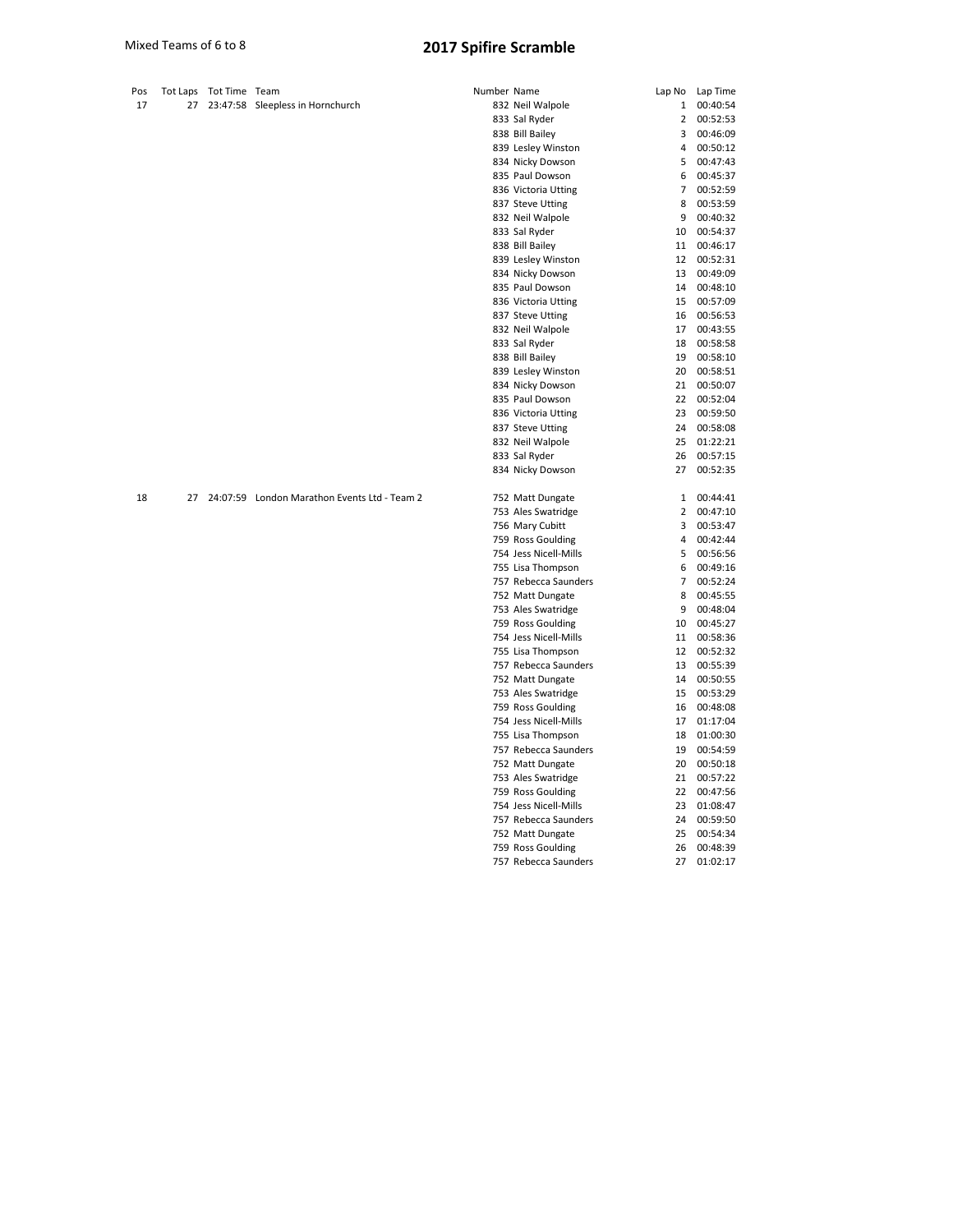| Pos | Tot Laps | Tot Time Team |                                    | Number Name |                         | Lap No         | Lap Time |
|-----|----------|---------------|------------------------------------|-------------|-------------------------|----------------|----------|
| 19  | 27       |               | 24:18:54 Harold Wood No.2 Squadron |             | 672 Mark Eost           | $\mathbf{1}$   | 00:45:55 |
|     |          |               |                                    |             | 677 Craig Brown         | $\overline{2}$ | 00:45:29 |
|     |          |               |                                    |             | 674 Kev Clayton         | 3              | 00:42:49 |
|     |          |               |                                    |             | 676 James Coker         | 4              | 00:42:14 |
|     |          |               |                                    |             | 673 Nicolette Middleton | 5              | 01:02:31 |
|     |          |               |                                    |             | 675 Tony Brooks         | 6              | 00:47:21 |
|     |          |               |                                    |             | 672 Mark Eost           | $\overline{7}$ | 00:48:14 |
|     |          |               |                                    |             | 677 Craig Brown         | 8              | 00:48:58 |
|     |          |               |                                    |             | 674 Kev Clayton         | 9              | 00:42:38 |
|     |          |               |                                    |             | 676 James Coker         | 10             | 00:40:25 |
|     |          |               |                                    |             | 673 Nicolette Middleton | 11             | 01:06:37 |
|     |          |               |                                    |             | 675 Tony Brooks         | 12             | 00:50:11 |
|     |          |               |                                    |             | 672 Mark Eost           | 13             | 00:51:17 |
|     |          |               |                                    |             | 677 Craig Brown         | 14             | 00:52:51 |
|     |          |               |                                    |             | 674 Kev Clayton         | 15             | 00:44:11 |
|     |          |               |                                    |             | 676 James Coker         | 16             | 00:42:26 |
|     |          |               |                                    |             | 675 Tony Brooks         | 17             | 00:57:43 |
|     |          |               |                                    |             | 672 Mark Eost           | 18             | 00:52:45 |
|     |          |               |                                    |             | 677 Craig Brown         | 19             | 00:55:51 |
|     |          |               |                                    |             | 674 Kev Clayton         | 20             | 00:46:57 |
|     |          |               |                                    |             | 676 James Coker         | 21             | 00:45:10 |
|     |          |               |                                    |             | 675 Tony Brooks         | 22             | 00:56:54 |
|     |          |               |                                    |             | 672 Mark Eost           | 23             | 00:48:50 |
|     |          |               |                                    |             | 677 Craig Brown         | 24             | 00:53:50 |
|     |          |               |                                    |             | 676 James Coker         | 25             | 01:41:17 |
|     |          |               |                                    |             | 673 Nicolette Middleton | 26             | 01:12:58 |
|     |          |               |                                    |             | 675 Tony Brooks         | 27             | 01:32:32 |
| 20  | 27       |               | 24:29:05 JUDO JOGGERS              |             | 704 Riki Urquhart       | $\mathbf{1}$   | 00:58:25 |
|     |          |               |                                    |             | 705 Aga Laskowska       | $\overline{2}$ | 01:03:43 |
|     |          |               |                                    |             | 706 Adam Kowalski       | 3              | 00:41:20 |
|     |          |               |                                    |             | 707 Lukasz Klimek       | 4              | 00:46:48 |
|     |          |               |                                    |             | 711 Dan Poulton         | 5              | 00:35:37 |
|     |          |               |                                    |             | 710 Thomas Sloan        | 6              | 00:40:41 |
|     |          |               |                                    |             | 708 Ben Westcott        | $\overline{7}$ | 00:53:44 |
|     |          |               |                                    |             | 709 Matty Westcott      | 8              | 00:48:25 |
|     |          |               |                                    |             | 704 Riki Urquhart       | 9              | 01:21:06 |
|     |          |               |                                    |             | 705 Aga Laskowska       | 10             | 01:06:14 |
|     |          |               |                                    |             | 706 Adam Kowalski       | 11             | 00:43:19 |
|     |          |               |                                    |             | 707 Lukasz Klimek       | 12             | 00:54:07 |
|     |          |               |                                    |             | 711 Dan Poulton         | 13             | 00:36:29 |
|     |          |               |                                    |             | 710 Thomas Sloan        | 14             | 00:44:11 |
|     |          |               |                                    |             | 708 Ben Westcott        | 15             | 00:55:24 |
|     |          |               |                                    |             | 709 Matty Westcott      | 16             | 00:58:46 |
|     |          |               |                                    |             | 704 Riki Urquhart       | 17             | 01:22:56 |
|     |          |               |                                    |             | 705 Aga Laskowska       | 18             | 01:11:37 |
|     |          |               |                                    |             | 706 Adam Kowalski       | 19             | 00:44:33 |
|     |          |               |                                    |             | 707 Lukasz Klimek       | 20             | 00:56:23 |
|     |          |               |                                    |             | 711 Dan Poulton         | 21             | 00:43:51 |
|     |          |               |                                    |             | 711 Dan Poulton         | 22             | 00:44:57 |
|     |          |               |                                    |             | 710 Thomas Sloan        | 23             | 00:43:32 |

 Ben Westcott 24 01:08:30 Adam Kowalski 25 00:47:22

706 Adam Kowalski 704 Riki Urquhart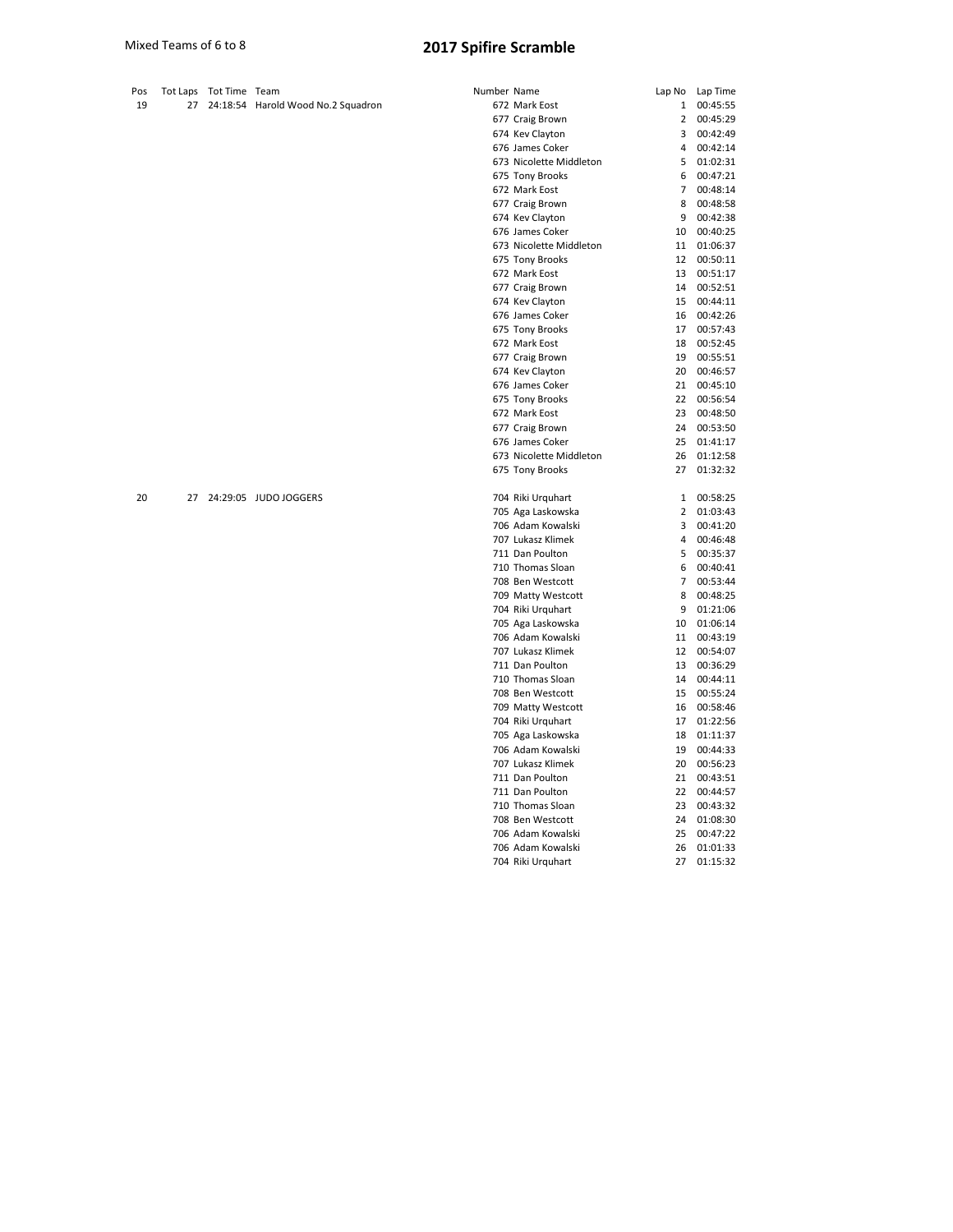| Pos |    | Tot Laps Tot Time Team |                              | Number Name |                     |                | Lap No Lap Time |
|-----|----|------------------------|------------------------------|-------------|---------------------|----------------|-----------------|
| 21  | 27 |                        | 24:44:13 Elm Park Bombers II |             | 595 Daniel Scott    | $\mathbf{1}$   | 00:49:11        |
|     |    |                        |                              |             | 597 Paul Lynch      | $\overline{2}$ | 00:51:09        |
|     |    |                        |                              |             | 598 Lee Smith       | 3              | 00:57:48        |
|     |    |                        |                              |             | 599 Danny McEvoy    | 4              | 00:45:21        |
|     |    |                        |                              |             | 593 David Brooks    | 5              | 00:58:06        |
|     |    |                        |                              |             | 596 Andrew Lynch    | 6              | 00:48:06        |
|     |    |                        |                              |             | 592 Mark Brooks     | 7              | 00:57:24        |
|     |    |                        |                              |             | 595 Daniel Scott    | 8              | 00:51:48        |
|     |    |                        |                              |             | 594 John Delander   | 9              | 00:46:25        |
|     |    |                        |                              |             | 597 Paul Lynch      | 10             | 00:53:42        |
|     |    |                        |                              |             | 598 Lee Smith       | 11             | 01:12:01        |
|     |    |                        |                              |             | 599 Danny McEvoy    | 12             | 00:48:41        |
|     |    |                        |                              |             | 593 David Brooks    | 13             | 01:01:23        |
|     |    |                        |                              |             | 596 Andrew Lynch    | 14             | 00:51:34        |
|     |    |                        |                              |             | 592 Mark Brooks     | 15             | 01:01:01        |
|     |    |                        |                              |             | 595 Daniel Scott    | 16             | 00:59:57        |
|     |    |                        |                              |             | 597 Paul Lynch      | 17             | 01:03:33        |
|     |    |                        |                              |             | 594 John Delander   | 18             | 00:45:39        |
|     |    |                        |                              |             | 594 John Delander   | 19             | 00:52:44        |
|     |    |                        |                              |             | 598 Lee Smith       |                | 20 01:12:45     |
|     |    |                        |                              |             | 599 Danny McEvoy    | 21             | 00:50:33        |
|     |    |                        |                              |             | 593 David Brooks    | 22             | 01:05:40        |
|     |    |                        |                              |             | 596 Andrew Lynch    | 23             | 00:55:19        |
|     |    |                        |                              |             | 595 Daniel Scott    | 24             | 00:40:33        |
|     |    |                        |                              |             | 592 Mark Brooks     | 25             | 01:09:17        |
|     |    |                        |                              |             | 595 Daniel Scott    | 26             | 00:44:51        |
|     |    |                        |                              |             | 594 John Delander   | 27             | 00:49:42        |
| 22  | 26 |                        | 23:23:52 Booker T & The MGs  |             | 426 Tom Mackintosh  | 1              | 00:38:42        |
|     |    |                        |                              |             | 430 Tom Croft       | 2              | 00:44:46        |
|     |    |                        |                              |             | 424 Steve Moloney   | 3              | 00:47:53        |
|     |    |                        |                              |             | 425 Nick Dunnachie  | 4              | 00:56:43        |
|     |    |                        |                              |             | 427 Chris Knell     | 5              | 00:48:34        |
|     |    |                        |                              |             | 429 Stewart Hawkes  | 6              | 00:54:30        |
|     |    |                        |                              |             | 428 Elise Hillenaar | $\overline{7}$ | 00:56:22        |
|     |    |                        |                              |             | 426 Tom Mackintosh  | 8              | 00:40:49        |
|     |    |                        |                              |             | 430 Tom Croft       | 9              | 00:45:13        |
|     |    |                        |                              |             | 424 Steve Moloney   | 10             | 00:49:49        |
|     |    |                        |                              |             | 425 Nick Dunnachie  | 11             | 01:06:25        |
|     |    |                        |                              |             | 427 Chris Knell     | 12             | 00:49:45        |
|     |    |                        |                              |             | 429 Stewart Hawkes  | 13             | 01:13:03        |
|     |    |                        |                              |             | 428 Elise Hillenaar | 14             | 00:59:52        |
|     |    |                        |                              |             | 426 Tom Mackintosh  | 15             | 00:42:58        |
|     |    |                        |                              |             | 430 Tom Croft       | 16             | 00:46:01        |
|     |    |                        |                              |             | 424 Steve Moloney   | 17             | 00:52:01        |
|     |    |                        |                              |             | 425 Nick Dunnachie  | 18             | 01:01:35        |

 Chris Knell 19 00:52:06 Stewart Hawkes 20 01:15:44 Elise Hillenaar 21 00:57:36 Tom Mackintosh 22 00:48:48 Tom Croft 23 00:46:56 Steve Moloney 24 00:59:54 Nick Dunnachie 25 01:13:03 Chris Knell 26 00:54:44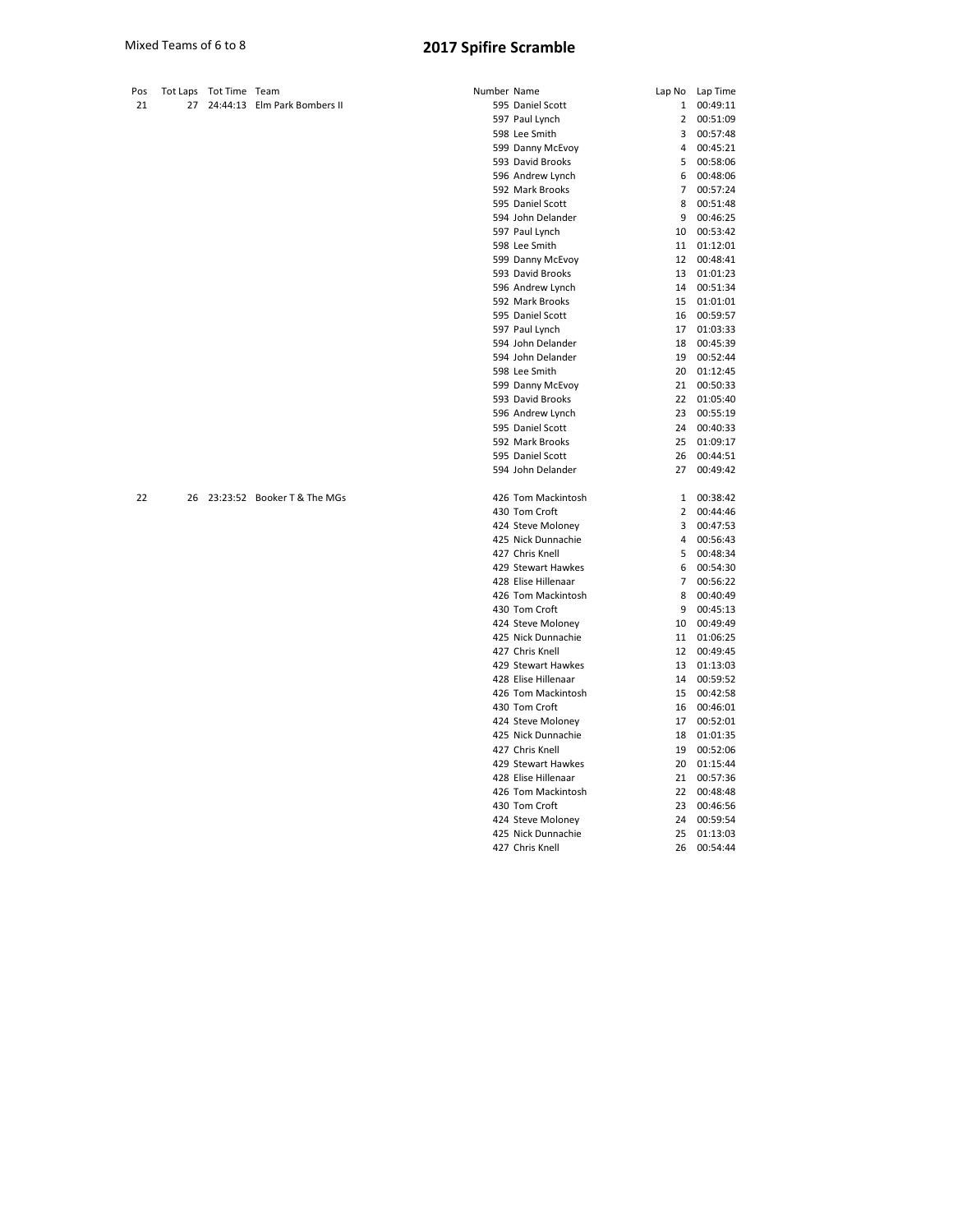| 23<br>26<br>23:55:36 Eton Manor A Team<br>605 Mollie Mcguigan<br>1<br>604 Louise Taylor<br>$\overline{2}$<br>602 Hayley Dalton<br>3<br>612 Martin Hockey<br>4<br>609 Jenny Heymann<br>5<br>600 Taryne McPherson<br>6<br>611 Zoe Woodward<br>$7^{\circ}$<br>605 Mollie Mcguigan<br>8<br>604 Louise Taylor<br>9<br>602 Hayley Dalton<br>10<br>612 Martin Hockey<br>11<br>609 Jenny Heymann<br>12<br>600 Taryne McPherson<br>13 | 00:54:47<br>01:07:47<br>00:57:17<br>00:58:23<br>00:44:46<br>00:43:28<br>00:53:42<br>00:59:01 |
|------------------------------------------------------------------------------------------------------------------------------------------------------------------------------------------------------------------------------------------------------------------------------------------------------------------------------------------------------------------------------------------------------------------------------|----------------------------------------------------------------------------------------------|
|                                                                                                                                                                                                                                                                                                                                                                                                                              |                                                                                              |
|                                                                                                                                                                                                                                                                                                                                                                                                                              |                                                                                              |
|                                                                                                                                                                                                                                                                                                                                                                                                                              |                                                                                              |
|                                                                                                                                                                                                                                                                                                                                                                                                                              |                                                                                              |
|                                                                                                                                                                                                                                                                                                                                                                                                                              |                                                                                              |
|                                                                                                                                                                                                                                                                                                                                                                                                                              |                                                                                              |
|                                                                                                                                                                                                                                                                                                                                                                                                                              |                                                                                              |
|                                                                                                                                                                                                                                                                                                                                                                                                                              |                                                                                              |
|                                                                                                                                                                                                                                                                                                                                                                                                                              | 01:14:35                                                                                     |
|                                                                                                                                                                                                                                                                                                                                                                                                                              | 01:00:02                                                                                     |
|                                                                                                                                                                                                                                                                                                                                                                                                                              | 01:00:02                                                                                     |
|                                                                                                                                                                                                                                                                                                                                                                                                                              | 00:48:19                                                                                     |
|                                                                                                                                                                                                                                                                                                                                                                                                                              | 00:45:08                                                                                     |
| 611 Zoe Woodward<br>14                                                                                                                                                                                                                                                                                                                                                                                                       | 00:47:13                                                                                     |
| 605 Mollie Mcguigan<br>15                                                                                                                                                                                                                                                                                                                                                                                                    | 01:06:18                                                                                     |
| 604 Louise Taylor<br>16                                                                                                                                                                                                                                                                                                                                                                                                      | 01:16:41                                                                                     |
| 602 Hayley Dalton<br>17                                                                                                                                                                                                                                                                                                                                                                                                      | 01:07:18                                                                                     |
| 612 Martin Hockey<br>18                                                                                                                                                                                                                                                                                                                                                                                                      | 00:52:14                                                                                     |
| 609 Jenny Heymann<br>19                                                                                                                                                                                                                                                                                                                                                                                                      | 00:47:53                                                                                     |
| 600 Taryne McPherson<br>20                                                                                                                                                                                                                                                                                                                                                                                                   | 00:45:53                                                                                     |
| 611 Zoe Woodward<br>21                                                                                                                                                                                                                                                                                                                                                                                                       | 00:47:10                                                                                     |
| 605 Mollie Mcguigan<br>22                                                                                                                                                                                                                                                                                                                                                                                                    | 01:02:28                                                                                     |
| 612 Martin Hockey<br>23                                                                                                                                                                                                                                                                                                                                                                                                      | 00:42:16                                                                                     |
| 609 Jenny Heymann<br>24                                                                                                                                                                                                                                                                                                                                                                                                      | 00:46:48                                                                                     |
| 600 Taryne McPherson<br>25                                                                                                                                                                                                                                                                                                                                                                                                   | 00:48:27                                                                                     |
| 611 Zoe Woodward<br>26                                                                                                                                                                                                                                                                                                                                                                                                       | 00:57:40                                                                                     |
| 670 Brynley Giddings<br>24<br>26<br>24:00:07 Harold Wood No.1 Squadron<br>1                                                                                                                                                                                                                                                                                                                                                  | 00:45:07                                                                                     |
| 666 Gurj Bansal<br>2                                                                                                                                                                                                                                                                                                                                                                                                         | 00:44:00                                                                                     |
| 667 Glen Wisbey<br>3                                                                                                                                                                                                                                                                                                                                                                                                         | 00:49:05                                                                                     |
| 668 Gaetano Ciotola<br>4                                                                                                                                                                                                                                                                                                                                                                                                     | 00:49:16                                                                                     |
| 665 Donna Ball<br>5                                                                                                                                                                                                                                                                                                                                                                                                          | 01:07:41                                                                                     |
| 669 Tony Wood<br>6                                                                                                                                                                                                                                                                                                                                                                                                           | 00:54:58                                                                                     |
| 670 Brynley Giddings<br>$7^{\circ}$                                                                                                                                                                                                                                                                                                                                                                                          | 00:51:00                                                                                     |
| 666 Gurj Bansal<br>8                                                                                                                                                                                                                                                                                                                                                                                                         | 00:42:26                                                                                     |
| 667 Glen Wisbey<br>9                                                                                                                                                                                                                                                                                                                                                                                                         | 00:50:25                                                                                     |
| 668 Gaetano Ciotola<br>10                                                                                                                                                                                                                                                                                                                                                                                                    | 00:51:30                                                                                     |
| 665 Donna Ball<br>11                                                                                                                                                                                                                                                                                                                                                                                                         | 01:18:03                                                                                     |
| 669 Tony Wood<br>12                                                                                                                                                                                                                                                                                                                                                                                                          | 00:57:14                                                                                     |
| 670 Brynley Giddings<br>13                                                                                                                                                                                                                                                                                                                                                                                                   | 00:57:13                                                                                     |
| 666 Gurj Bansal<br>14                                                                                                                                                                                                                                                                                                                                                                                                        | 00:44:07                                                                                     |
| 667 Glen Wisbey<br>15                                                                                                                                                                                                                                                                                                                                                                                                        | 00:57:17                                                                                     |
| 668 Gaetano Ciotola<br>16                                                                                                                                                                                                                                                                                                                                                                                                    | 00:56:22                                                                                     |
| 669 Tony Wood<br>17                                                                                                                                                                                                                                                                                                                                                                                                          | 01:02:04                                                                                     |
| 670 Brynley Giddings<br>18                                                                                                                                                                                                                                                                                                                                                                                                   | 01:00:39                                                                                     |
| 666 Gurj Bansal<br>19                                                                                                                                                                                                                                                                                                                                                                                                        | 00:46:00                                                                                     |
| 667 Glen Wisbey<br>20                                                                                                                                                                                                                                                                                                                                                                                                        | 00:59:48                                                                                     |
| 668 Gaetano Ciotola<br>21                                                                                                                                                                                                                                                                                                                                                                                                    | 00:53:53                                                                                     |
| 665 Donna Ball<br>22                                                                                                                                                                                                                                                                                                                                                                                                         | 01:21:05                                                                                     |
| 669 Tony Wood<br>23                                                                                                                                                                                                                                                                                                                                                                                                          | 01:01:04                                                                                     |
| 670 Brynley Giddings<br>24                                                                                                                                                                                                                                                                                                                                                                                                   | 00:56:28                                                                                     |

 Gurj Bansal 25 00:48:08 Gaetano Ciotola 26 00:55:14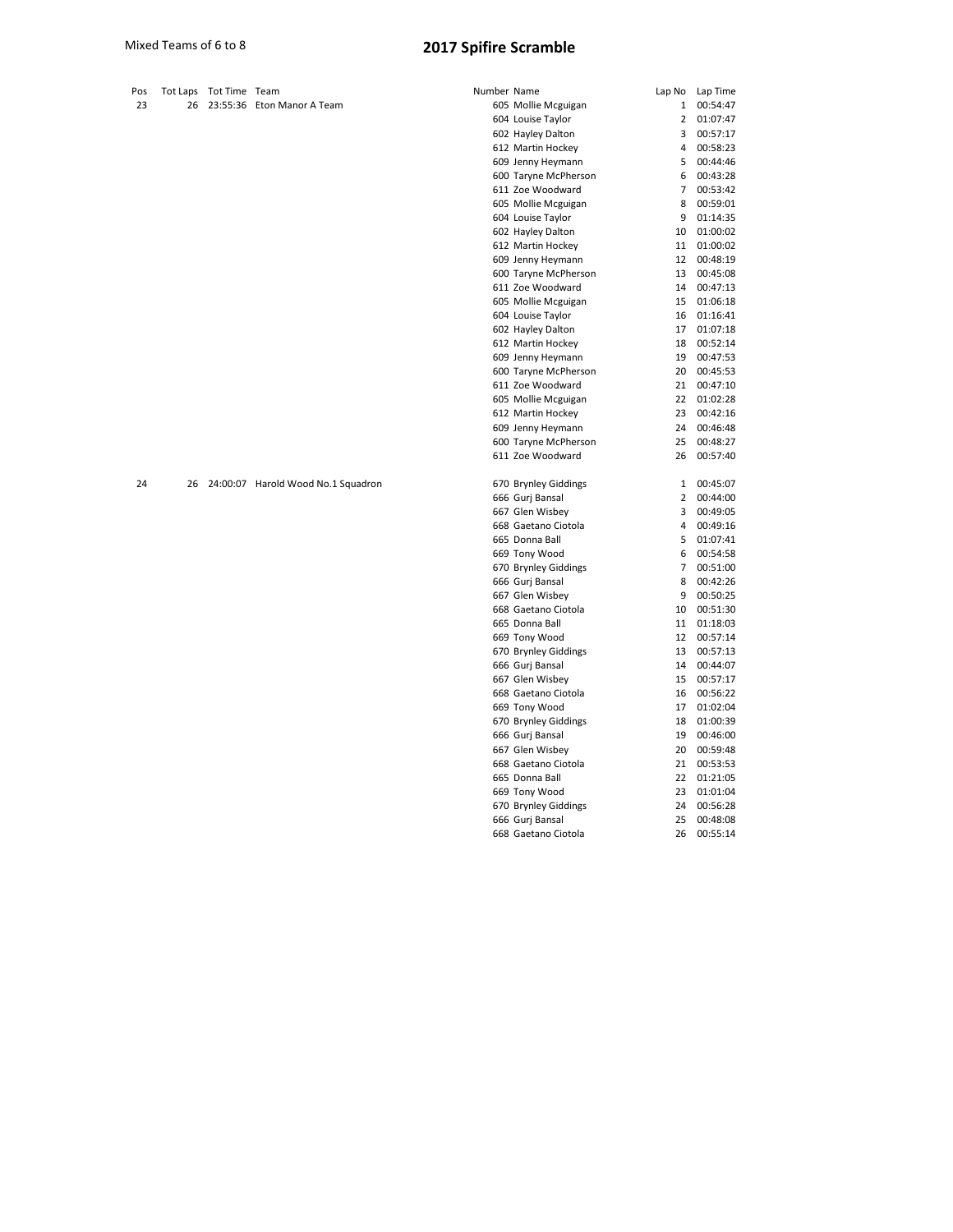| Pos |    | Tot Laps Tot Time Team |                               | Number Name |                     | Lap No         | Lap Time |
|-----|----|------------------------|-------------------------------|-------------|---------------------|----------------|----------|
| 25  | 26 |                        | 24:05:29 We Run Hassocks (2)  |             | 952 Debbie Dillon   | $\mathbf{1}$   | 00:53:46 |
|     |    |                        |                               |             | 957 Zingy Thetho    | $\overline{2}$ | 00:57:17 |
|     |    |                        |                               |             | 959 Alex Montgomery | 3              | 00:47:32 |
|     |    |                        |                               |             | 958 Rob Hammond     | 4              | 00:40:02 |
|     |    |                        |                               |             | 953 Max Sendall     | 5              | 00:50:36 |
|     |    |                        |                               |             | 956 Els Coumans     | 6              | 00:54:02 |
|     |    |                        |                               |             | 955 Karen Wilson    | $\overline{7}$ | 01:01:15 |
|     |    |                        |                               |             | 954 Sarah Martin    | 8              | 00:59:16 |
|     |    |                        |                               |             | 952 Debbie Dillon   | 9              | 00:56:56 |
|     |    |                        |                               |             | 957 Zingy Thetho    | 10             | 00:59:56 |
|     |    |                        |                               |             | 959 Alex Montgomery | 11             | 00:49:05 |
|     |    |                        |                               |             | 958 Rob Hammond     | 12             | 00:43:54 |
|     |    |                        |                               |             | 958 Rob Hammond     | 13             | 00:44:21 |
|     |    |                        |                               |             | 953 Max Sendall     | 14             | 00:53:03 |
|     |    |                        |                               |             | 956 Els Coumans     | 15             | 00:56:04 |
|     |    |                        |                               |             | 955 Karen Wilson    | 16             | 01:08:15 |
|     |    |                        |                               |             | 954 Sarah Martin    | 17             | 01:06:37 |
|     |    |                        |                               |             | 952 Debbie Dillon   | 18             | 00:59:45 |
|     |    |                        |                               |             | 957 Zingy Thetho    | 19             | 01:02:59 |
|     |    |                        |                               |             | 959 Alex Montgomery | 20             | 00:54:12 |
|     |    |                        |                               |             | 958 Rob Hammond     | 21             | 00:48:45 |
|     |    |                        |                               |             | 953 Max Sendall     | 22             | 00:53:18 |
|     |    |                        |                               |             | 956 Els Coumans     | 23             | 00:59:35 |
|     |    |                        |                               |             | 955 Karen Wilson    | 24             | 01:09:00 |
|     |    |                        |                               |             | 954 Sarah Martin    | 25             | 01:11:07 |
|     |    |                        |                               |             | 958 Rob Hammond     | 26             | 00:44:51 |
| 26  |    |                        | 26 24:09:25 Spitfire Shambles |             | 848 Stephen Moseley | $\mathbf{1}$   | 00:40:54 |
|     |    |                        |                               |             | 852 Paul Smith      | $\overline{2}$ | 00:40:29 |
|     |    |                        |                               |             | 851 Peter Grant     | 3              | 00:52:54 |
|     |    |                        |                               |             | 853 Lisa Hall       | 4              | 00:45:09 |
|     |    |                        |                               |             | 850 Mandy Beresford | 5              | 01:00:59 |
|     |    |                        |                               |             | 849 Tina Moseley    | 6              | 00:59:54 |
|     |    |                        |                               |             | 855 Oliver Picton   | $\overline{7}$ | 01:05:26 |
|     |    |                        |                               |             | 854 Richard High    | 8              | 00:52:15 |
|     |    |                        |                               |             | 848 Stephen Moseley | 9              | 00:42:30 |
|     |    |                        |                               |             | 852 Paul Smith      | 10             | 00:41:58 |
|     |    |                        |                               |             | 851 Peter Grant     | 11             | 00:59:10 |
|     |    |                        |                               |             | 853 Lisa Hall       | 12             | 00:47:38 |
|     |    |                        |                               |             | 850 Mandy Beresford | 13             | 01:05:26 |
|     |    |                        |                               |             | 849 Tina Moseley    | 14             | 01:05:02 |
|     |    |                        |                               |             | 855 Oliver Picton   | 15             | 01:12:40 |
|     |    |                        |                               |             | 854 Richard High    | 16             | 00:59:27 |
|     |    |                        |                               |             | 848 Stephen Moseley | 17             | 00:48:07 |
|     |    |                        |                               |             | 852 Paul Smith      | 18             | 00:46:17 |
|     |    |                        |                               |             | 851 Peter Grant     | 19             | 01:03:19 |
|     |    |                        |                               |             | 853 Lisa Hall       | 20             | 00:49:47 |
|     |    |                        |                               |             | 850 Mandy Beresford | 21             | 01:08:16 |
|     |    |                        |                               |             | 849 Tina Moseley    | 22             | 01:06:14 |
|     |    |                        |                               |             | 854 Richard High    | 23             | 01:24:24 |
|     |    |                        |                               |             | 848 Stephen Moseley | 24             | 00:45:55 |

 Paul Smith 25 00:50:35 Lisa Hall 26 00:54:40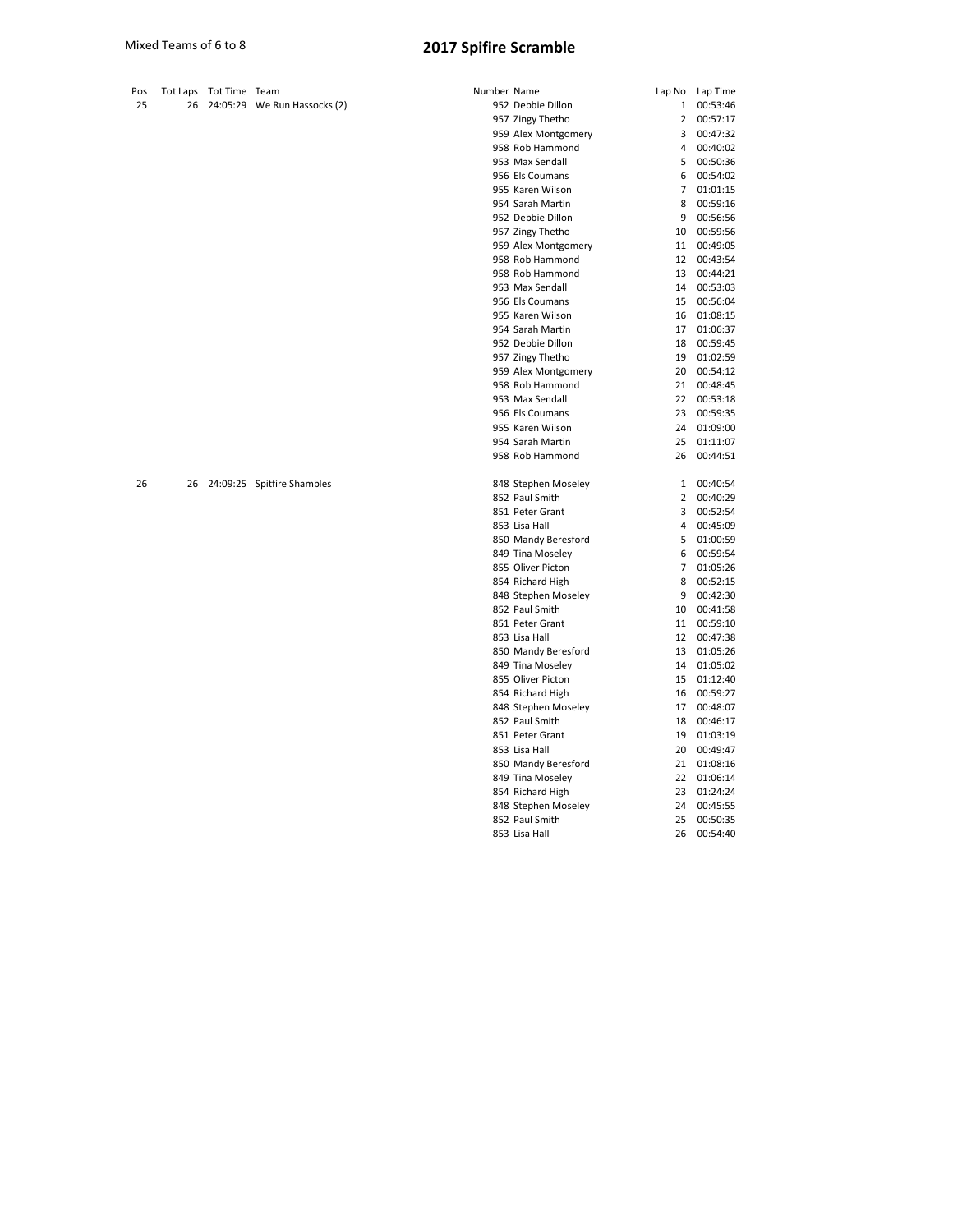| Pos | Tot Laps | Tot Time Team |                              | Number Name |                       | Lap No         | Lap Time |
|-----|----------|---------------|------------------------------|-------------|-----------------------|----------------|----------|
| 27  | 26       |               | 24:12:28 Dirt Bag Runners #2 |             | 517 Shawn Chapman     | 1              | 00:43:46 |
|     |          |               |                              |             | 512 Amy Kerman        | $\overline{2}$ | 00:53:32 |
|     |          |               |                              |             | 519 Ed Hunter         | 3              | 00:46:56 |
|     |          |               |                              |             | 516 Sam Dawes         | 4              | 00:50:52 |
|     |          |               |                              |             | 513 Shona Allford     | 5              | 01:02:50 |
|     |          |               |                              |             | 514 Tammy Kirkwood    | 6              | 01:08:40 |
|     |          |               |                              |             | 518 Sean George Dawes | $\overline{7}$ | 00:42:40 |
|     |          |               |                              |             | 517 Shawn Chapman     | 8              | 00:44:36 |
|     |          |               |                              |             | 512 Amy Kerman        | 9              | 00:56:49 |
|     |          |               |                              |             | 519 Ed Hunter         | 10             | 00:49:16 |
|     |          |               |                              |             | 516 Sam Dawes         | 11             | 00:55:46 |
|     |          |               |                              |             | 513 Shona Allford     | 12             | 01:05:36 |
|     |          |               |                              |             | 514 Tammy Kirkwood    | 13             | 01:12:44 |
|     |          |               |                              |             | 518 Sean George Dawes | 14             | 00:45:06 |
|     |          |               |                              |             | 517 Shawn Chapman     | 15             | 00:53:18 |
|     |          |               |                              |             | 512 Amy Kerman        | 16             | 01:03:37 |
|     |          |               |                              |             | 519 Ed Hunter         | 17             | 00:53:23 |
|     |          |               |                              |             | 516 Sam Dawes         | 18             | 01:02:40 |
|     |          |               |                              |             | 513 Shona Allford     | 19             | 01:07:40 |
|     |          |               |                              |             | 514 Tammy Kirkwood    | 20             | 01:21:22 |
|     |          |               |                              |             | 518 Sean George Dawes | 21             | 00:41:44 |
|     |          |               |                              |             | 517 Shawn Chapman     | 22             | 00:48:05 |
|     |          |               |                              |             | 512 Amy Kerman        | 23             | 01:04:06 |
|     |          |               |                              |             | 519 Ed Hunter         | 24             | 00:57:35 |
|     |          |               |                              |             | 516 Sam Dawes         | 25             | 00:56:03 |
|     |          |               |                              |             | 518 Sean George Dawes | 26             | 00:43:46 |
|     |          |               |                              |             |                       |                |          |
| 28  | 26       |               | 24:21:28 Nuker Muddas        |             | 769 Runner 769        | 1              | 00:45:41 |
|     |          |               |                              |             | 770 Runner 770        | 2              | 00:45:06 |
|     |          |               |                              |             | 773 Justin Horrocks   | 3              | 00:43:20 |
|     |          |               |                              |             | 768 Scott Smith       | 4              | 01:02:06 |
|     |          |               |                              |             | 771 Runner 771        | 5              | 01:03:15 |
|     |          |               |                              |             | 772 Runner 772        | 6              | 00:57:51 |
|     |          |               |                              |             | 774 Runner 774        | $\overline{7}$ | 00:53:36 |
|     |          |               |                              |             | 769 Runner 769        | 8              | 00:48:23 |
|     |          |               |                              |             | 769 Runner 769        | 9              | 00:56:19 |
|     |          |               |                              |             | 775 Runner 775        | 10             | 00:49:59 |
|     |          |               |                              |             | 770 Runner 770        | 11             | 00:45:54 |
|     |          |               |                              |             | 773 Justin Horrocks   | 12             | 00:48:29 |
|     |          |               |                              |             | 773 Justin Horrocks   | 13             | 00:53:56 |
|     |          |               |                              |             | 768 Scott Smith       | 14             | 01:06:50 |
|     |          |               |                              |             | 771 Runner 771        | 15             | 00:58:29 |
|     |          |               |                              |             | 774 Runner 774        | 16             | 00:54:51 |
|     |          |               |                              |             | 770 Runner 770        | 17             | 00:51:13 |
|     |          |               |                              |             | 770 Runner 770        | 18             | 00:58:07 |
|     |          |               |                              |             | 774 Runner 774        | 19             | 01:17:50 |
|     |          |               |                              |             | 775 Runner 775        | 20             | 01:02:08 |
|     |          |               |                              |             |                       |                |          |

Justin Horrocks 21 00:53:02

Runner 771 23 01:06:43

122 Runner 172<br>
1772 Runner 772<br>
1774 Runner 774<br>
25 01:09:08 Runner 770 26 00:49:33

773 Justin Horrocks

772 Runner 772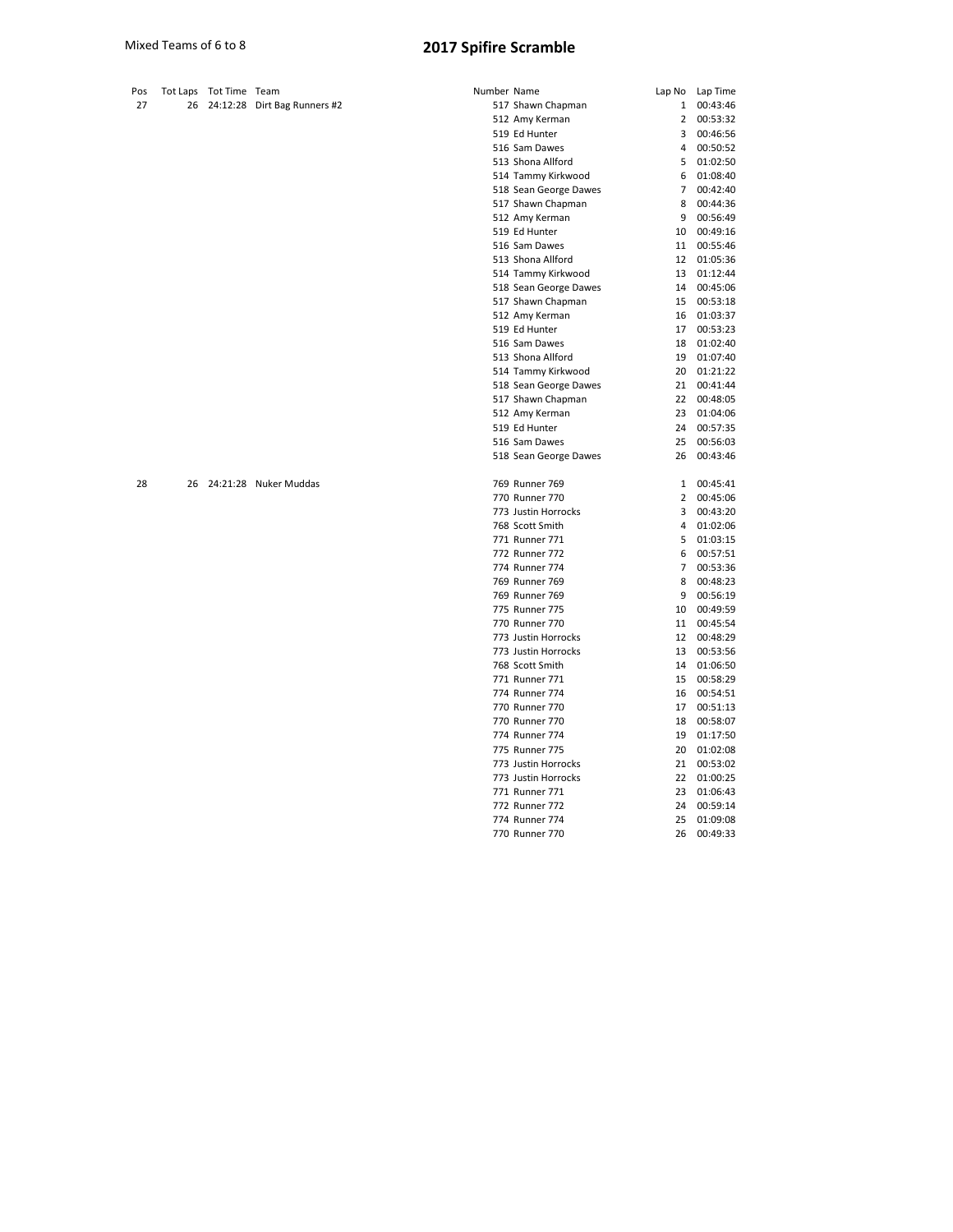| Pos |    | Tot Laps Tot Time Team |                                         | Number Name |                                         | Lap No         | Lap Time             |
|-----|----|------------------------|-----------------------------------------|-------------|-----------------------------------------|----------------|----------------------|
| 29  | 26 |                        | 24:28:58 East End Road Runners #WooHook |             | 541 Neil Ansell                         | $\mathbf{1}$   | 00:53:40             |
|     |    |                        |                                         |             | 537 Catherine Apps                      | $\overline{2}$ | 00:48:21             |
|     |    |                        |                                         |             | 539 Jo Dorling                          | 3              | 00:54:59             |
|     |    |                        |                                         |             | 542 Peter Grant                         | 4              | 00:51:43             |
|     |    |                        |                                         |             | 540 Martina Lee                         | 5              | 00:52:11             |
|     |    |                        |                                         |             | 538 Jacqueline Goh                      | 6              | 00:51:11             |
|     |    |                        |                                         |             | 543 Sarah Bemand                        | 7              | 00:50:52             |
|     |    |                        |                                         |             | 543 Sarah Bemand                        | 8              | 00:53:13             |
|     |    |                        |                                         |             | 536 Claire Adamson                      | 9              | 00:55:14             |
|     |    |                        |                                         |             | 540 Martina Lee                         | 10             | 00:52:56             |
|     |    |                        |                                         |             | 537 Catherine Apps                      | 11             | 00:50:04             |
|     |    |                        |                                         |             | 539 Jo Dorling                          | 12             | 01:02:16             |
|     |    |                        |                                         |             | 542 Peter Grant                         | 13             | 00:56:51             |
|     |    |                        |                                         |             | 538 Jacqueline Goh                      | 14             | 01:01:29             |
|     |    |                        |                                         |             | 541 Neil Ansell                         | 15             | 01:02:19             |
|     |    |                        |                                         |             | 541 Neil Ansell                         | 16             | 01:12:29             |
|     |    |                        |                                         |             | 536 Claire Adamson                      | 17             | 01:02:37             |
|     |    |                        |                                         |             | 536 Claire Adamson                      | 18             | 01:09:26             |
|     |    |                        |                                         |             | 540 Martina Lee                         | 19             | 01:01:19             |
|     |    |                        |                                         |             | 537 Catherine Apps                      | 20             | 00:51:14             |
|     |    |                        |                                         |             | 542 Peter Grant                         | 21             | 00:55:23             |
|     |    |                        |                                         |             | 543 Sarah Bemand                        | 22             | 00:53:30             |
|     |    |                        |                                         |             | 538 Jacqueline Goh                      | 23             | 00:53:08             |
|     |    |                        |                                         |             | 541 Neil Ansell                         | 24             | 00:58:23             |
|     |    |                        |                                         |             | 543 Sarah Bemand                        | 25             | 00:54:58             |
|     |    |                        |                                         |             | 542 Peter Grant                         | 26             | 00:59:12             |
| 30  | 25 |                        | 23:52:36 Mudda Fudders                  |             | 765 Sam Snelling                        | $\mathbf{1}$   | 00:44:07             |
|     |    |                        |                                         |             | 766 Vincent Shelley                     | 2              | 00:46:14             |
|     |    |                        |                                         |             | 767 James Manhood                       | 3              | 01:01:27             |
|     |    |                        |                                         |             | 762 Peter Hefford                       | 4              | 00:49:30             |
|     |    |                        |                                         |             | 763 Denise Lipecki                      | 5              | 00:57:56             |
|     |    |                        |                                         |             |                                         | 6              | 00:57:15             |
|     |    |                        |                                         |             | 764 Stuart Gray<br>761 Tony Rawson      | $\overline{7}$ | 00:48:36             |
|     |    |                        |                                         |             | 760 Andy Saunders                       | 8              | 00:53:23             |
|     |    |                        |                                         |             |                                         | 9              | 00:46:21             |
|     |    |                        |                                         |             | 765 Sam Snelling<br>766 Vincent Shelley | 10             | 00:47:55             |
|     |    |                        |                                         |             | 767 James Manhood                       | 11             | 01:06:29             |
|     |    |                        |                                         |             |                                         | 12             | 00:53:19             |
|     |    |                        |                                         |             | 762 Peter Hefford<br>763 Denise Lipecki | 13             | 01:01:48             |
|     |    |                        |                                         |             |                                         | 14             | 00:54:54             |
|     |    |                        |                                         |             | 761 Tony Rawson<br>760 Andy Saunders    | 15             | 01:00:28             |
|     |    |                        |                                         |             |                                         |                |                      |
|     |    |                        |                                         |             | 765 Sam Snelling                        | 16             | 00:50:10             |
|     |    |                        |                                         |             | 766 Vincent Shelley                     | 17             | 00:53:53             |
|     |    |                        |                                         |             | 767 James Manhood                       | 18<br>19       | 01:17:51             |
|     |    |                        |                                         |             | 762 Peter Hefford                       |                | 00:53:28             |
|     |    |                        |                                         |             | 763 Denise Lipecki<br>764 Stuart Gray   | 20<br>21       | 01:11:03<br>01:08:23 |
|     |    |                        |                                         |             |                                         | 22             | 00:50:23             |
|     |    |                        |                                         |             | 761 Tony Rawson<br>760 Andy Saunders    | 23             | 01:03:09             |
|     |    |                        |                                         |             | 761 Tony Rawson                         | 24             | 01:02:13             |
|     |    |                        |                                         |             | 765 Sam Snelling                        | 25             | 01:12:21             |
|     |    |                        |                                         |             |                                         |                |                      |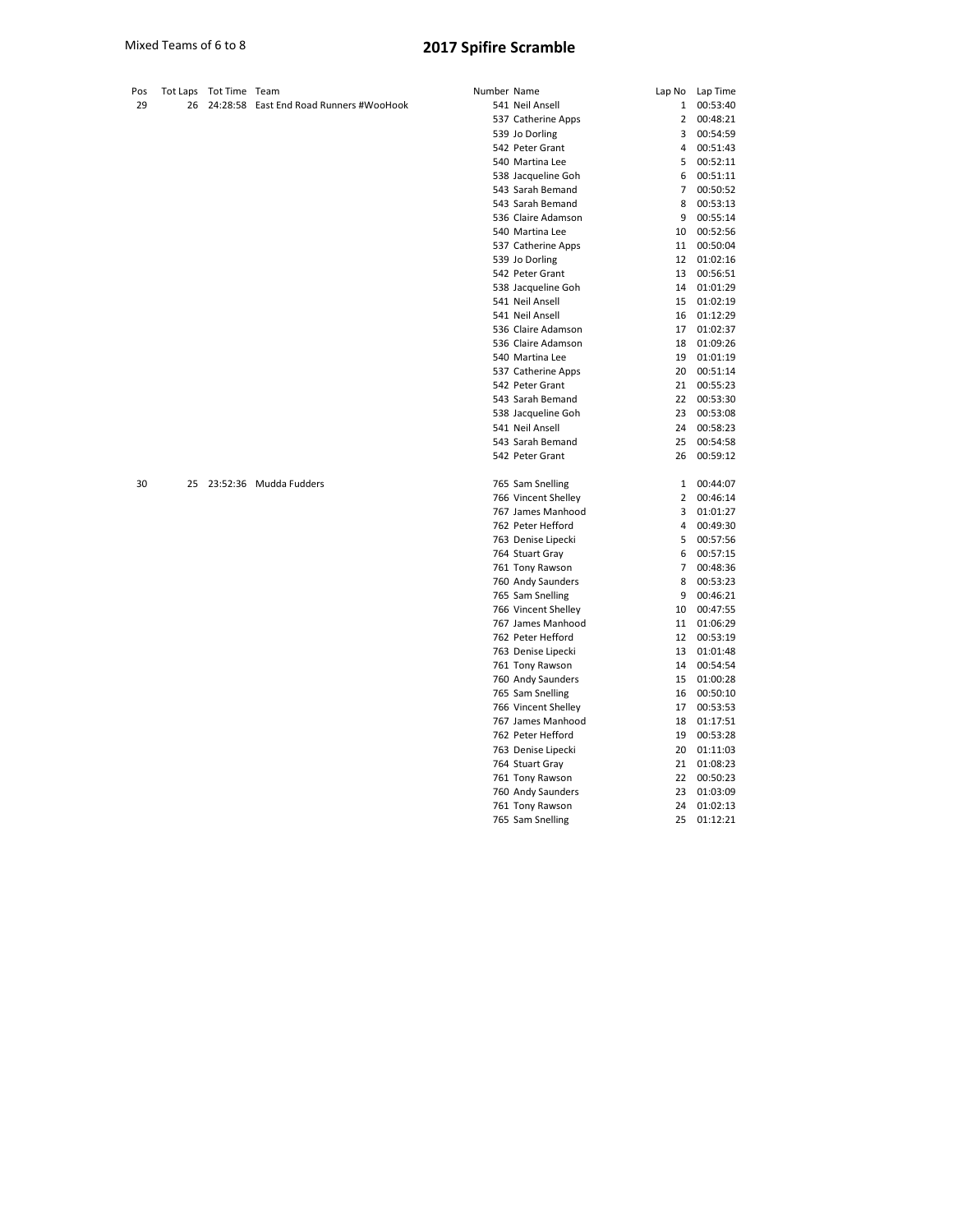| Pos |    | Tot Laps Tot Time Team |                          | Number Name |                         | Lap No         | Lap Time |
|-----|----|------------------------|--------------------------|-------------|-------------------------|----------------|----------|
| 31  | 25 |                        | 24:45:52 Viewtube 3      |             | 936 Harry Papanastasiou | 1              | 00:49:45 |
|     |    |                        |                          |             | 937 Jaroslava Collyer   | 2              | 01:06:36 |
|     |    |                        |                          |             | 940 Anna Mutunga        | 3              | 00:56:59 |
|     |    |                        |                          |             | 984 Maria Fernandez     | 4              | 00:57:11 |
|     |    |                        |                          |             | 939 Tony Lobo           | 5              | 00:54:37 |
|     |    |                        |                          |             | 941 Andre King          | 6              | 00:47:27 |
|     |    |                        |                          |             | 942 Paul Lewis          | $\overline{7}$ | 00:49:27 |
|     |    |                        |                          |             | 943 Abdel Bidar         | 8              | 00:51:11 |
|     |    |                        |                          |             | 936 Harry Papanastasiou | 9              | 00:50:00 |
|     |    |                        |                          |             | 937 Jaroslava Collyer   | 10             | 01:08:59 |
|     |    |                        |                          |             | 940 Anna Mutunga        | 11             | 01:02:13 |
|     |    |                        |                          |             | 984 Maria Fernandez     | 12             | 01:01:49 |
|     |    |                        |                          |             | 939 Tony Lobo           | 13             | 01:01:15 |
|     |    |                        |                          |             | 941 Andre King          | 14             | 00:49:31 |
|     |    |                        |                          |             | 942 Paul Lewis          | 15             | 00:52:36 |
|     |    |                        |                          |             | 943 Abdel Bidar         | 16             | 00:57:00 |
|     |    |                        |                          |             | 936 Harry Papanastasiou | 17             | 00:57:04 |
|     |    |                        |                          |             | 937 Jaroslava Collyer   | 18             | 01:13:05 |
|     |    |                        |                          |             | 940 Anna Mutunga        | 19             | 01:03:26 |
|     |    |                        |                          |             | 984 Maria Fernandez     | 20             | 01:04:31 |
|     |    |                        |                          |             | 939 Tony Lobo           | 21             | 01:04:45 |
|     |    |                        |                          |             | 941 Andre King          | 22             | 00:53:46 |
|     |    |                        |                          |             | 942 Paul Lewis          | 23             | 00:52:39 |
|     |    |                        |                          |             | 943 Abdel Bidar         | 24             | 01:42:35 |
|     |    |                        |                          |             | 936 Harry Papanastasiou | 25             | 00:57:25 |
| 32  |    |                        | 24 23:37:49 600 Squadron |             | 404 Daniel Ryan         | $\mathbf{1}$   | 00:44:49 |
|     |    |                        |                          |             | 406 Emma Stevens Tangye | 2              | 01:00:45 |
|     |    |                        |                          |             | 402 Tony Galea          | 3              | 00:49:20 |
|     |    |                        |                          |             | 407 Eleanor Mole        | 4              | 00:52:23 |
|     |    |                        |                          |             | 400 Alan Wicks          | 5              | 00:52:09 |
|     |    |                        |                          |             | 401 David Dixon         | 6              | 00:51:21 |
|     |    |                        |                          |             | 405 Pam Howard          | $\overline{7}$ | 00:56:14 |
|     |    |                        |                          |             | 403 Daniel Noonan       | 8              | 01:25:40 |
|     |    |                        |                          |             | 404 Daniel Ryan         | 9              | 00:51:28 |
|     |    |                        |                          |             | 406 Emma Stevens Tangye | 10             | 01:01:28 |
|     |    |                        |                          |             | 402 Tony Galea          | 11             | 00:47:35 |
|     |    |                        |                          |             | 407 Eleanor Mole        | 12             | 00:58:16 |
|     |    |                        |                          |             | 400 Alan Wicks          | 13             | 00:53:06 |
|     |    |                        |                          |             | 401 David Dixon         | 14             | 00:52:38 |
|     |    |                        |                          |             | 405 Pam Howard          | 15             | 01:02:59 |
|     |    |                        |                          |             | 403 Daniel Noonan       | 16             | 01:46:19 |
|     |    |                        |                          |             | 404 Daniel Ryan         | 17             | 00:51:44 |
|     |    |                        |                          |             | 406 Emma Stevens Tangye | 18             | 01:17:35 |
|     |    |                        |                          |             | 402 Tony Galea          | 19             | 00:51:35 |
|     |    |                        |                          |             | 407 Eleanor Mole        | 20             | 00:59:43 |
|     |    |                        |                          |             | 400 Alan Wicks          | 21             | 00:57:22 |
|     |    |                        |                          |             | 401 David Dixon         | 22             | 00:56:47 |
|     |    |                        |                          |             |                         |                |          |

 Pam Howard 23 01:01:15 Daniel Ryan 24 00:55:18

Pos Tot Laps Tot Time Team<br>31 25 24:45:52 Viewtu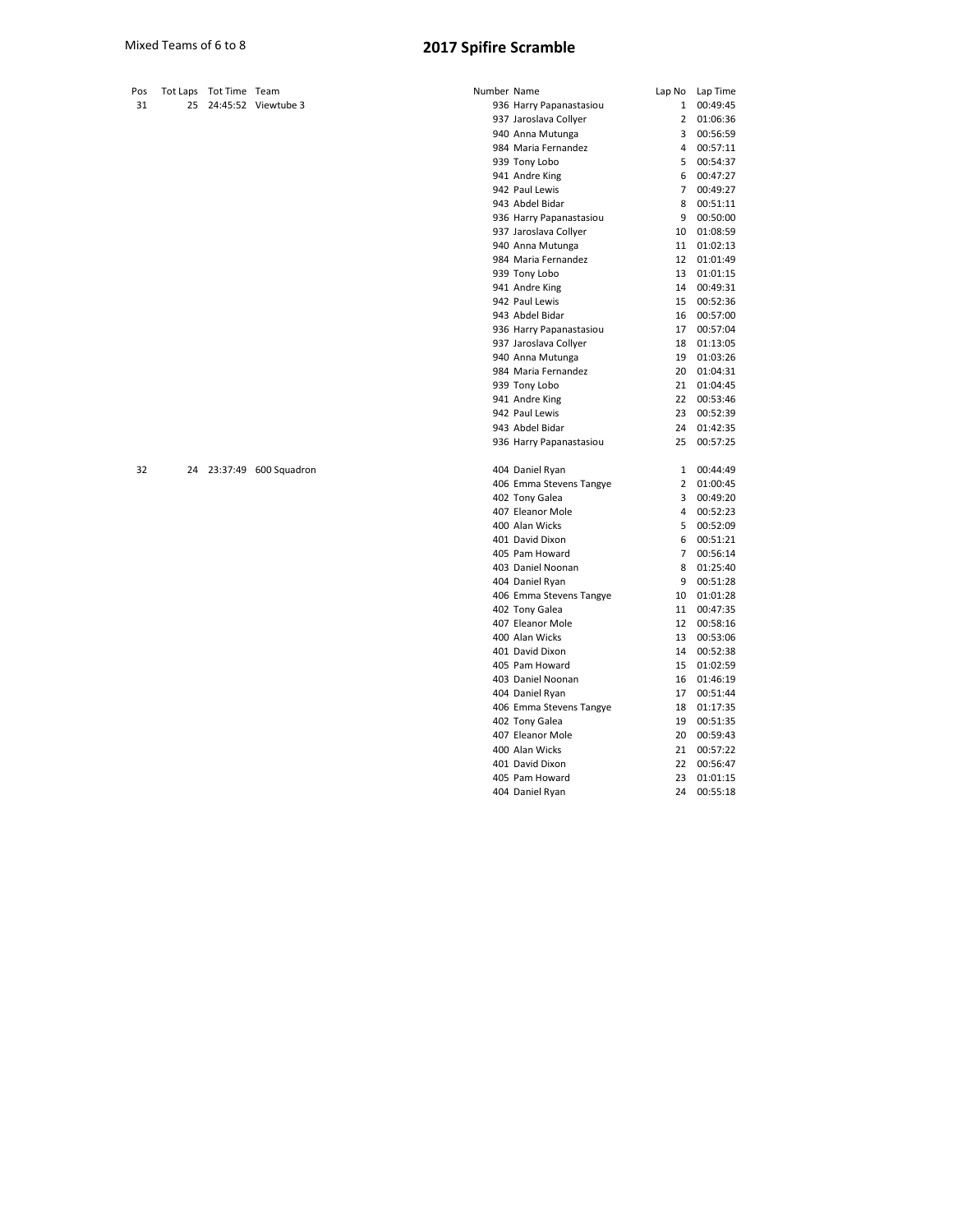| Pos | Tot Laps Tot Time Team |                                     | Number Name |                          | Lap No         | Lap Time |
|-----|------------------------|-------------------------------------|-------------|--------------------------|----------------|----------|
| 33  |                        | 24 23:57:06 Straight Outta Kenya    |             | 872 Tim Garner           | $\mathbf{1}$   | 00:38:51 |
|     |                        |                                     |             | 878 Sebastian Barber     | $\mathbf{2}$   | 00:45:31 |
|     |                        |                                     |             | 875 Fernando Quintanilla | 3              | 00:50:13 |
|     |                        |                                     |             | 877 Lisa Redwood         | 4              | 00:51:47 |
|     |                        |                                     |             | 879 Genevieve Schoeman   | 5              | 01:01:50 |
|     |                        |                                     |             | 874 Rene Swart           | 6              | 00:55:45 |
|     |                        |                                     |             | 873 Hanri van der Merwe  | $\overline{7}$ | 01:02:04 |
|     |                        |                                     |             | 876 Martilie Kruger      | 8              | 01:02:08 |
|     |                        |                                     |             | 872 Tim Garner           | 9              | 00:40:09 |
|     |                        |                                     |             | 878 Sebastian Barber     | 10             | 00:45:55 |
|     |                        |                                     |             | 875 Fernando Quintanilla | 11             | 00:52:06 |
|     |                        |                                     |             | 879 Genevieve Schoeman   | 12             | 01:09:59 |
|     |                        |                                     |             | 877 Lisa Redwood         | 13             | 00:53:43 |
|     |                        |                                     |             | 874 Rene Swart           | 14             | 01:01:36 |
|     |                        |                                     |             | 873 Hanri van der Merwe  | 15             | 01:05:20 |
|     |                        |                                     |             | 876 Martilie Kruger      | 16             | 01:22:17 |
|     |                        |                                     |             | 872 Tim Garner           | 17             | 00:42:38 |
|     |                        |                                     |             | 878 Sebastian Barber     | 18             | 00:48:06 |
|     |                        |                                     |             | 875 Fernando Quintanilla | 19             | 00:56:31 |
|     |                        |                                     |             | 877 Lisa Redwood         | 20             | 00:56:38 |
|     |                        |                                     |             | 878 Sebastian Barber     | 21             | 01:48:27 |
|     |                        |                                     |             | 873 Hanri van der Merwe  | 22             | 01:27:13 |
|     |                        |                                     |             | 874 Rene Swart           | 23             | 01:05:44 |
|     |                        |                                     |             | 876 Martilie Kruger      | 24             | 01:12:35 |
| 34  |                        | 24 23:58:29 Dacorum & Tring - Mixed |             | 464 Andrew Guilder       | $\mathbf{1}$   | 00:53:13 |
|     |                        |                                     |             | 466 Gary Sturdy          | 2              | 00:55:12 |
|     |                        |                                     |             | 467 Tony Reeve           | 3              | 00:49:12 |
|     |                        |                                     |             | 469 Dale Morrison        | 4              | 00:45:49 |
|     |                        |                                     |             | 465 Steve Russell        | 5              | 00:43:05 |
|     |                        |                                     |             | 471 Becky Fawcett        | 6              | 00:46:35 |
|     |                        |                                     |             | 464 Andrew Guilder       | $\overline{7}$ | 00:56:42 |
|     |                        |                                     |             | 466 Gary Sturdy          | 8              | 00:55:04 |
|     |                        |                                     |             | 467 Tony Reeve           | 9              | 00:46:47 |
|     |                        |                                     |             | 465 Steve Russell        | 10             | 00:44:47 |
|     |                        |                                     |             | 468 Jason Hawkridge      | 11             | 01:09:44 |
|     |                        |                                     |             | 464 Andrew Guilder       | 12             | 01:06:27 |
|     |                        |                                     |             | 464 Andrew Guilder       | 13             | 01:31:18 |
|     |                        |                                     |             | 468 Jason Hawkridge      | 14             | 01:19:14 |
|     |                        |                                     |             | 466 Gary Sturdy          | 15             | 00:58:39 |
|     |                        |                                     |             | 467 Tony Reeve           | 16             | 00:53:48 |
|     |                        |                                     |             | 466 Gary Sturdy          | 17             | 01:02:46 |
|     |                        |                                     |             | 466 Gary Sturdy          | 18             | 01:18:11 |

467 Tony Reeve 19 00:52:50 Andrew Guilder 20 01:13:21 Steve Russell 21 00:46:50 Gary Sturdy 22 01:22:15 Tony Reeve 23 01:16:21 Clare Sanders 24 00:50:19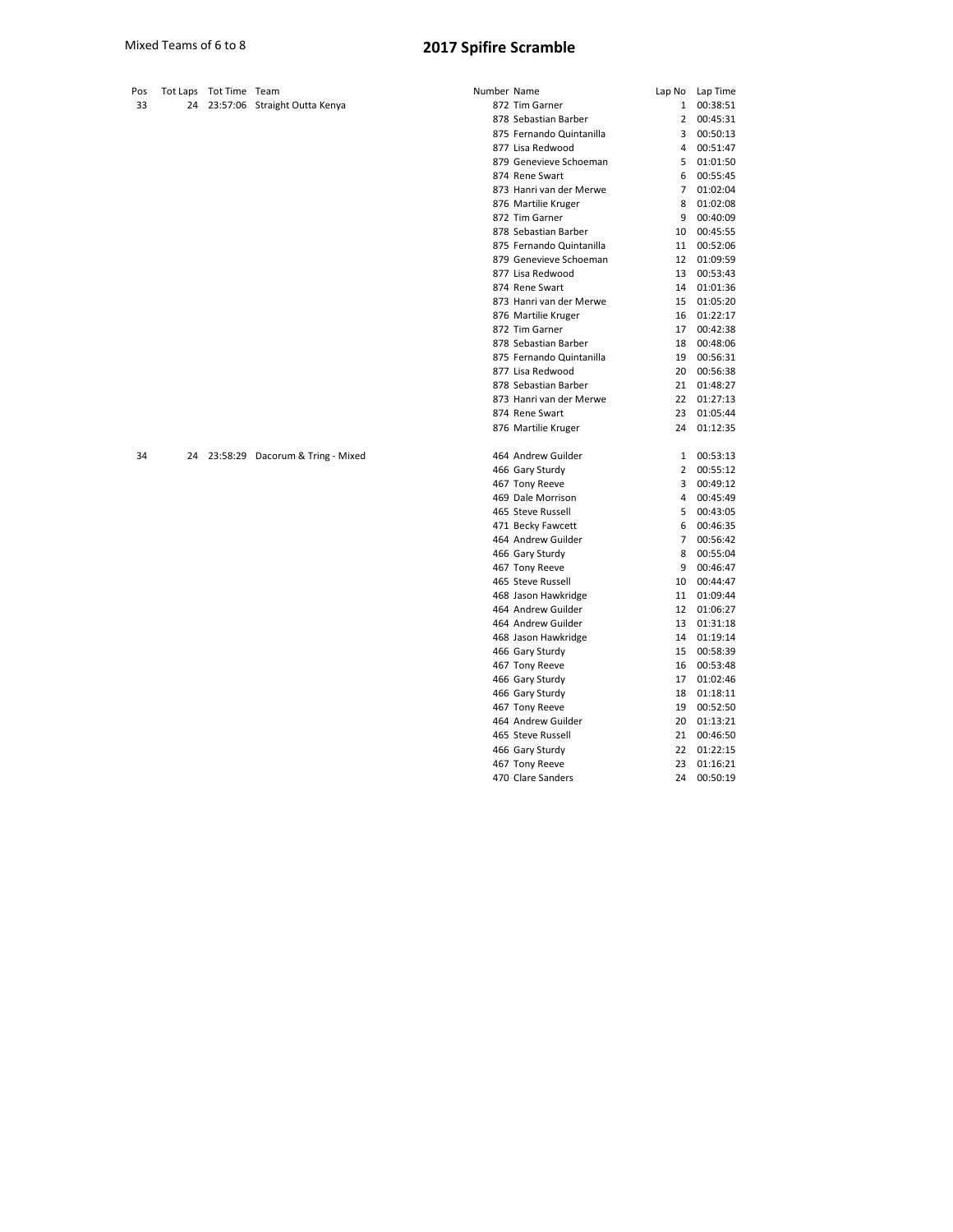| Pos | Tot Laps | Tot Time Team |                                        | Number Name |                      |                | Lap No Lap Time |
|-----|----------|---------------|----------------------------------------|-------------|----------------------|----------------|-----------------|
| 35  | 24       |               | 24:08:13 Allianz Finance Runners       |             | 408 Scott Roden      | 1              | 00:53:55        |
|     |          |               |                                        |             | 409 Shimpei Yasuda   | $\overline{2}$ | 00:44:56        |
|     |          |               |                                        |             | 408 Scott Roden      | 3              | 00:56:12        |
|     |          |               |                                        |             | 410 Laura Woodard    | 4              | 01:00:59        |
|     |          |               |                                        |             | 415 Andrew White     | 5              | 00:54:39        |
|     |          |               |                                        |             | 413 Alison Lewis     | 6              | 01:02:48        |
|     |          |               |                                        |             | 408 Scott Roden      | 7              | 00:56:21        |
|     |          |               |                                        |             | 412 Jo Szymanowska   | 8              | 01:05:31        |
|     |          |               |                                        |             | 409 Shimpei Yasuda   | 9              | 00:43:59        |
|     |          |               |                                        |             | 410 Laura Woodard    | 10             | 01:04:34        |
|     |          |               |                                        |             | 415 Andrew White     | 11             | 00:59:56        |
|     |          |               |                                        |             | 409 Shimpei Yasuda   | 12             | 00:45:30        |
|     |          |               |                                        |             | 408 Scott Roden      | 13             | 00:55:36        |
|     |          |               |                                        |             | 409 Shimpei Yasuda   | 14             | 00:51:00        |
|     |          |               |                                        |             | 408 Scott Roden      | 15             | 01:07:34        |
|     |          |               |                                        |             | 412 Jo Szymanowska   | 16             | 01:15:50        |
|     |          |               |                                        |             | 415 Andrew White     | 17             | 01:13:42        |
|     |          |               |                                        |             | 410 Laura Woodard    | 18             | 01:04:59        |
|     |          |               |                                        |             | 408 Scott Roden      | 19             | 00:56:58        |
|     |          |               |                                        |             | 414 Rosie Robinson   | 20             | 01:09:54        |
|     |          |               |                                        |             | 409 Shimpei Yasuda   | 21             | 00:43:57        |
|     |          |               |                                        |             | 410 Laura Woodard    | 22             | 01:08:24        |
|     |          |               |                                        |             | 412 Jo Szymanowska   | 23             | 01:14:34        |
|     |          |               |                                        |             | 414 Rosie Robinson   | 24             | 01:16:25        |
| 36  |          |               | 24 24:18:08 Scrambled Legs - Upjoggers |             | 816 Alan Gazzard     | 1              | 00:45:34        |
|     |          |               |                                        |             | 821 Lloyd Jensen     | 2              | 00:54:56        |
|     |          |               |                                        |             | 818 Claire Mulcahy   | 3              | 01:04:51        |
|     |          |               |                                        |             | 822 Claire Nissen    | 4              | 00:59:58        |
|     |          |               |                                        |             | 820 Claire Jensen    | 5              | 00:55:48        |
|     |          |               |                                        |             | 817 Penny Hogg       | 6              | 01:00:16        |
|     |          |               |                                        |             | 823 Natallie Griffin | 7              | 00:57:18        |
|     |          |               |                                        |             | 819 April Smith      | 8              | 00:58:43        |
|     |          |               |                                        |             | 821 Lloyd Jensen     | 9              | 00:56:54        |
|     |          |               |                                        |             | 816 Alan Gazzard     | 10             | 00:47:22        |
|     |          |               |                                        |             | 818 Claire Mulcahy   | 11             | 01:09:03        |
|     |          |               |                                        |             | 822 Claire Nissen    | 12             | 01:02:45        |
|     |          |               |                                        |             | 820 Claire Jensen    | 13             | 00:59:15        |
|     |          |               |                                        |             | 817 Penny Hogg       | 14             | 01:04:03        |
|     |          |               |                                        |             | 823 Natallie Griffin | 15             | 01:01:39        |
|     |          |               |                                        |             | 821 Lloyd Jensen     | 16             | 01:06:17        |
|     |          |               |                                        |             | 819 April Smith      | 17             | 01:03:58        |
|     |          |               |                                        |             | 816 Alan Gazzard     | 18             | 00:52:14        |
|     |          |               |                                        |             | 818 Claire Mulcahy   | 19             | 01:15:08        |
|     |          |               |                                        |             | 822 Claire Nissen    | 20             | 01:03:47        |

 Claire Jensen 21 01:03:32 817 Penny Hogg 22 01:08:29 Natallie Griffin 23 01:04:43 April Smith 24 01:01:35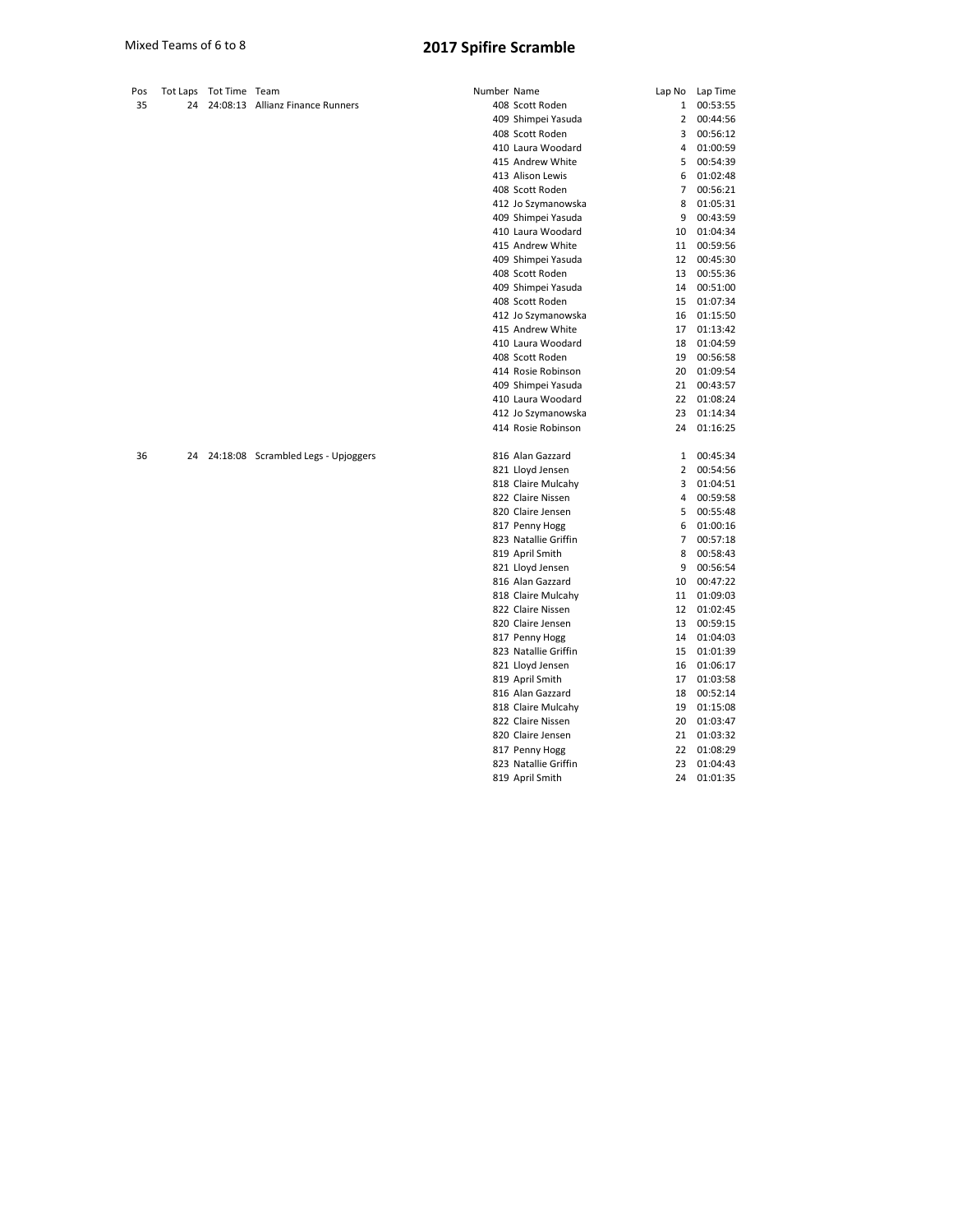| Pos | Tot Laps Tot Time Team |                                    | Number Name |                           |                | Lap No Lap Time |
|-----|------------------------|------------------------------------|-------------|---------------------------|----------------|-----------------|
| 37  |                        | 23 23:53:29 Ultra Willys wanderers |             | 929 Francesca Kirk        | 1              | 01:06:14        |
|     |                        |                                    |             | 931 James Hunt            | $\overline{2}$ | 00:54:47        |
|     |                        |                                    |             | 934 Steve Cipa            | 3              | 00:45:58        |
|     |                        |                                    |             | 932 Simon Harris          | 4              | 00:48:50        |
|     |                        |                                    |             | 933 Brenna Harris         | 5              | 01:10:56        |
|     |                        |                                    |             | 934 Steve Cipa            | 6              | 00:48:50        |
|     |                        |                                    |             | 928 Will Kirk             | $7^{\circ}$    | 00:38:50        |
|     |                        |                                    |             | 935 Kate Alexander-Newton | 8              | 01:01:47        |
|     |                        |                                    |             | 931 James Hunt            | 9              | 00:59:55        |
|     |                        |                                    |             | 929 Francesca Kirk        | 10             | 01:09:00        |
|     |                        |                                    |             | 932 Simon Harris          | 11             | 00:56:31        |
|     |                        |                                    |             | 931 James Hunt            |                | 12 01:07:59     |
|     |                        |                                    |             | 928 Will Kirk             |                | 13 00:45:22     |
|     |                        |                                    |             | 928 Will Kirk             |                | 14 00:46:36     |
|     |                        |                                    |             | 928 Will Kirk             | 15             | 00:49:39        |
|     |                        |                                    |             | 928 Will Kirk             | 16             | 01:17:19        |
|     |                        |                                    |             | 929 Francesca Kirk        |                | 17 02:36:38     |
|     |                        |                                    |             | 933 Brenna Harris         | 18             | 01:14:28        |
|     |                        |                                    |             | 934 Steve Cipa            | 19             | 00:49:22        |
|     |                        |                                    |             | 932 Simon Harris          | 20             | 01:08:53        |
|     |                        |                                    |             | 935 Kate Alexander-Newton |                | 21 01:05:29     |
|     |                        |                                    |             | 931 James Hunt            |                | 22 01:02:32     |
|     |                        |                                    |             | 928 Will Kirk             |                | 23 00:47:34     |
| 38  |                        | 23 24:00:13 H90J Scrambled Legs    |             | 627 Stuart Allen          | $\mathbf{1}$   | 00:44:48        |
|     |                        |                                    |             | 630 Louise Hutchings      |                | 2 01:05:41      |
|     |                        |                                    |             | 631 Brian Parish          | 3              | 00:47:11        |
|     |                        |                                    |             | 628 Rebecca Eversley      |                | 4 01:02:29      |
|     |                        |                                    |             | 629 Steve Sheekey         | 5              | 00:53:12        |
|     |                        |                                    |             | 625 Lee Evans             | 6              | 01:02:07        |
|     |                        |                                    |             | 626 Suzanne Green         | $\overline{7}$ | 01:03:40        |
|     |                        |                                    |             | 624 Jane Evans            | 8              | 01:06:15        |
|     |                        |                                    |             | 627 Stuart Allen          | 9              | 00:46:06        |
|     |                        |                                    |             | 630 Louise Hutchings      | 10             | 01:05:33        |
|     |                        |                                    |             | 631 Brian Parish          |                | 11 00:51:54     |
|     |                        |                                    |             | 628 Rebecca Eversley      |                | 12 01:14:37     |
|     |                        |                                    |             | 629 Steve Sheekey         | 13             | 00:59:43        |
|     |                        |                                    |             | 625 Lee Evans             | 14             | 01:36:55        |
|     |                        |                                    |             | 626 Suzanne Green         |                | 15 01:12:26     |
|     |                        |                                    |             | 624 Jane Evans            |                | 16 01:12:06     |
|     |                        |                                    |             | 627 Stuart Allen          | 17             | 00:47:28        |
|     |                        |                                    |             | 630 Louise Hutchings      | 18             | 01:13:31        |

 Brian Parish 19 00:51:12 Rebecca Eversley 20 01:11:20 Steve Sheekey 21 01:05:57 Lee Evans 22 01:08:02 Brian Parish 23 00:58:00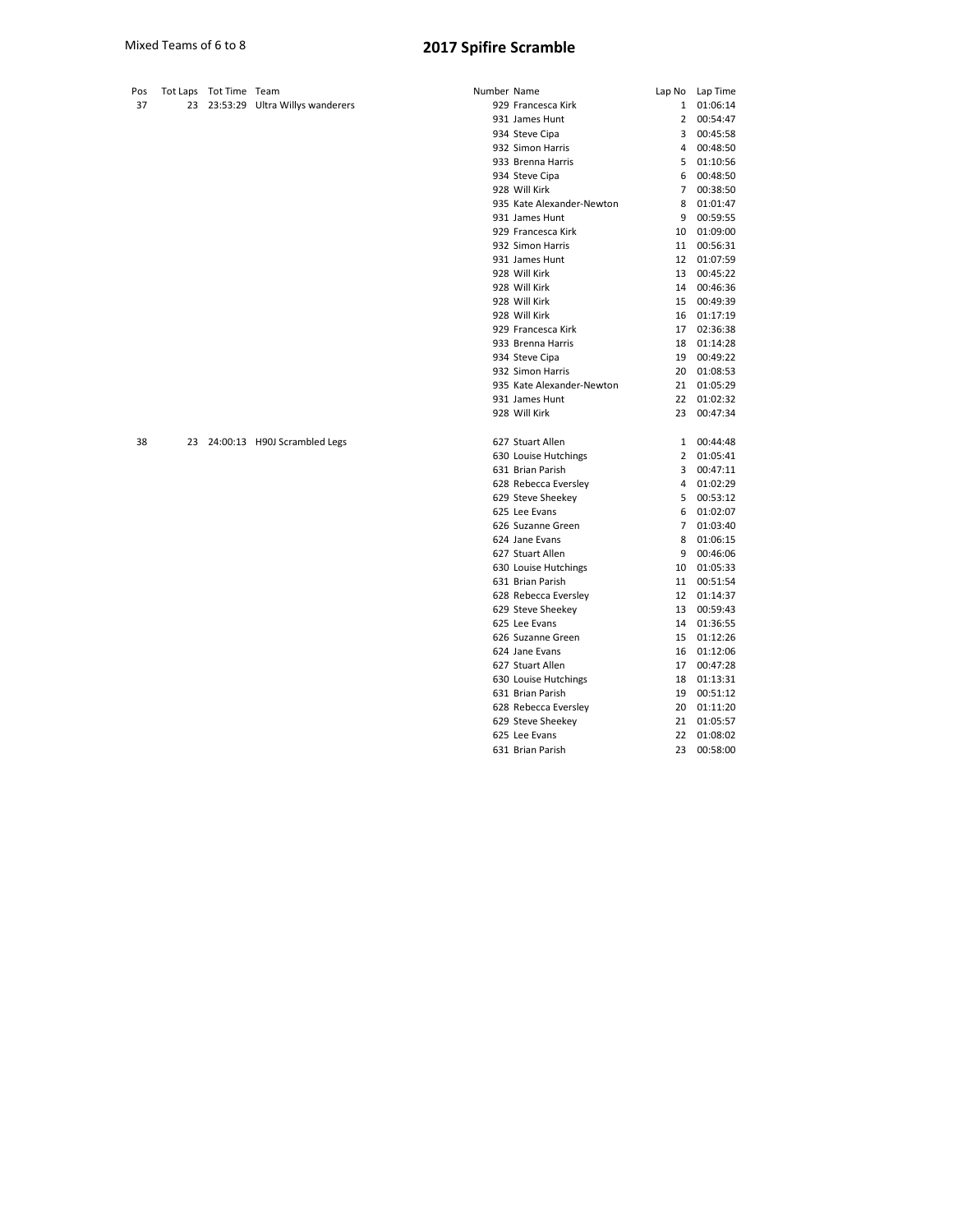| Pos |    | Tot Laps Tot Time Team |                                    | Number Name |                                        |          | Lap No Lap Time         |
|-----|----|------------------------|------------------------------------|-------------|----------------------------------------|----------|-------------------------|
| 39  | 22 |                        | 23:25:43 HRR Mixed                 |             | 656 Christopher Hill                   | 1        | 00:57:57                |
|     |    |                        |                                    |             | 659 Carol Atkins                       | 2        | 00:54:07                |
|     |    |                        |                                    |             | 657 Axel Voigt                         | 3        | 00:54:41                |
|     |    |                        |                                    |             | 663 Lorraine Garnham                   | 4        | 00:48:58                |
|     |    |                        |                                    |             | 642 Phil Jeffries                      |          | 5 00:52:58              |
|     |    |                        |                                    |             | 660 Charlotte May                      | 6        | 01:08:18                |
|     |    |                        |                                    |             | 658 Carol Hill                         |          | 7 01:01:51              |
|     |    |                        |                                    |             | 656 Christopher Hill                   |          | 8 00:58:35              |
|     |    |                        |                                    |             | 659 Carol Atkins                       |          | 9 00:55:37              |
|     |    |                        |                                    |             | 657 Axel Voigt<br>663 Lorraine Garnham | 10       | 00:57:38<br>11 00:51:09 |
|     |    |                        |                                    |             | 660 Charlotte May                      |          | 12 01:13:58             |
|     |    |                        |                                    |             | 642 Phil Jeffries                      | 13       | 00:55:44                |
|     |    |                        |                                    |             | 658 Carol Hill                         |          | 14 01:14:55             |
|     |    |                        |                                    |             | 661 Hazel Buist                        |          | 15 01:49:36             |
|     |    |                        |                                    |             | 656 Christopher Hill                   |          | 16 01:10:13             |
|     |    |                        |                                    |             | 659 Carol Atkins                       | 17       | 01:05:36                |
|     |    |                        |                                    |             | 657 Axel Voigt                         | 18       | 01:07:34                |
|     |    |                        |                                    |             | 663 Lorraine Garnham                   | 19       | 00:52:23                |
|     |    |                        |                                    |             | 642 Phil Jeffries                      | 20       | 00:53:23                |
|     |    |                        |                                    |             | 660 Charlotte May                      | 21       | 01:27:08                |
|     |    |                        |                                    |             | 658 Carol Hill                         | 22       | 01:13:24                |
| 40  |    |                        | 22 24:14:44 Dagenham 88 Runners    |             | 488 Ian Cummins                        |          | 1 00:47:38              |
|     |    |                        |                                    |             | 489 Caroline Cummins                   |          | 2 01:02:46              |
|     |    |                        |                                    |             | 495 Gary Cardnell                      |          | 3 00:50:47              |
|     |    |                        |                                    |             | 494 Julie Cardnell                     |          | 4 01:06:07              |
|     |    |                        |                                    |             | 490 Jacqui Elliot                      |          | 5 01:10:35              |
|     |    |                        |                                    |             | 493 Sam Veerasamy                      |          | 6 01:00:40              |
|     |    |                        |                                    |             | 492 Owen Daize                         |          | 7 00:54:32              |
|     |    |                        |                                    |             | 491 Emma O'Shea                        |          | 8 00:56:07              |
|     |    |                        |                                    |             | 488 Ian Cummins                        | 9        | 00:50:04                |
|     |    |                        |                                    |             | 489 Caroline Cummins                   | 10       | 01:06:37                |
|     |    |                        |                                    |             | 495 Gary Cardnell                      |          | 11 01:18:41             |
|     |    |                        |                                    |             | 494 Julie Cardnell                     |          | 12 01:15:16             |
|     |    |                        |                                    |             | 490 Jacqui Elliot                      |          | 13 01:20:06             |
|     |    |                        |                                    |             | 493 Sam Veerasamy<br>492 Owen Daize    | 14<br>15 | 01:20:35<br>00:58:34    |
|     |    |                        |                                    |             | 491 Emma O'Shea                        |          | 16 00:57:27             |
|     |    |                        |                                    |             | 488 Ian Cummins                        | 17       | 00:57:50                |
|     |    |                        |                                    |             | 489 Caroline Cummins                   | 18       | 01:10:12                |
|     |    |                        |                                    |             | 494 Julie Cardnell                     | 19       | 01:20:43                |
|     |    |                        |                                    |             | 493 Sam Veerasamy                      | 20       | 01:20:40                |
|     |    |                        |                                    |             | 490 Jacqui Elliot                      | 21       | 01:25:33                |
|     |    |                        |                                    |             | 492 Owen Daize                         | 22       | 01:03:14                |
| 41  | 22 |                        | 24:18:46 SCRAMBLED LEGS THE RETURN |             | 806 Jamie Austin                       | 1        | 00:47:56                |
|     |    |                        |                                    |             | 801 Irene Campen                       | 2        | 01:02:44                |
|     |    |                        |                                    |             | 805 Luke Summers                       | 3        | 00:54:35                |
|     |    |                        |                                    |             | 802 Kirstie Woodgate                   | 4        | 01:00:14                |
|     |    |                        |                                    |             | 800 Steve Whitfield                    | 5        | 00:52:58                |
|     |    |                        |                                    |             | 803 Lorraine Scott                     | 6        | 01:10:38                |
|     |    |                        |                                    |             | 804 Claire Broadley                    | 7        | 01:09:32                |
|     |    |                        |                                    |             | 807 Kirtsy Hannah                      | 8        | 01:13:50                |
|     |    |                        |                                    |             | 806 Jamie Austin                       | 9        | 00:48:36                |
|     |    |                        |                                    |             | 801 Irene Campen                       | 10       | 01:05:14                |
|     |    |                        |                                    |             | 805 Luke Summers                       | 11       | 00:50:19                |
|     |    |                        |                                    |             | 802 Kirstie Woodgate                   | 12       | 01:04:55                |
|     |    |                        |                                    |             | 800 Steve Whitfield                    | 13       | 00:57:17                |
|     |    |                        |                                    |             | 803 Lorraine Scott                     | 14       | 01:15:16                |
|     |    |                        |                                    |             | 804 Claire Broadley                    | 15       | 01:42:15                |
|     |    |                        |                                    |             | 807 Kirtsy Hannah<br>806 Jamie Austin  | 16       | 01:18:23                |
|     |    |                        |                                    |             | 805 Luke Summers                       | 17<br>18 | 00:51:50<br>01:09:31    |
|     |    |                        |                                    |             | 802 Kirstie Woodgate                   | 19       | 01:20:25                |
|     |    |                        |                                    |             | 800 Steve Whitfield                    | 20       | 01:03:23                |
|     |    |                        |                                    |             | 803 Lorraine Scott                     | 21       | 01:20:02                |
|     |    |                        |                                    |             | 807 Kirtsy Hannah                      | 22       | 01:18:53                |
|     |    |                        |                                    |             |                                        |          |                         |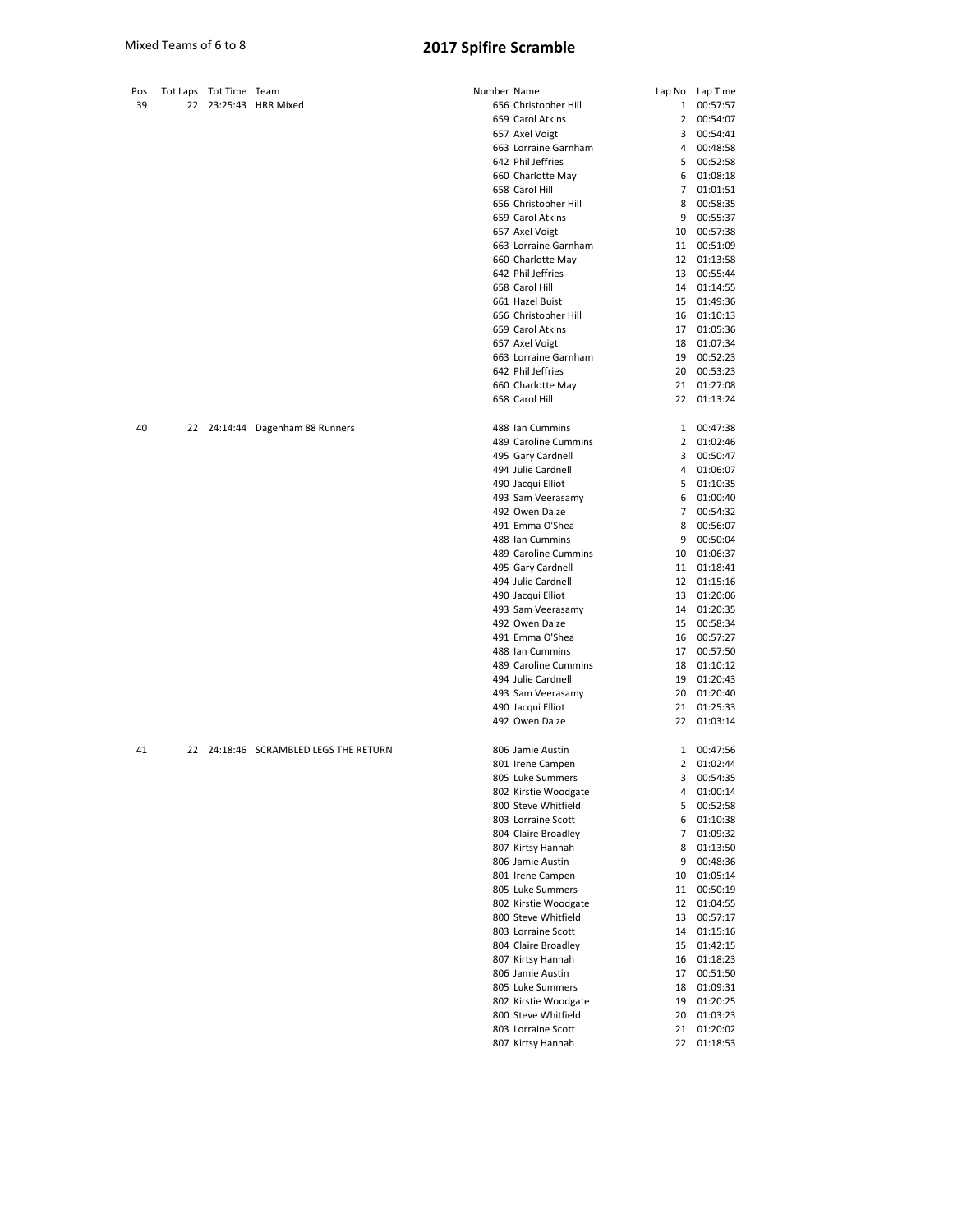| Pos |  | Tot Laps Tot Time Team |                                          | Number Name |                            | Lap No | Lap Time    |
|-----|--|------------------------|------------------------------------------|-------------|----------------------------|--------|-------------|
| 42  |  |                        | 22 24:26:19 East End Road Runners Red    |             | 552 Dave Radford           | 1      | 01:00:37    |
|     |  |                        |                                          |             | 559 Rav Luggah             | 2      | 01:01:41    |
|     |  |                        |                                          |             | 559 Rav Luggah             | 3      | 01:04:43    |
|     |  |                        |                                          |             | 553 Emma Baldwin           | 4      | 01:00:01    |
|     |  |                        |                                          |             | 558 Pavish Karnik          |        | 5 01:03:44  |
|     |  |                        |                                          |             | 555 Han Cherry             |        | 6 00:54:26  |
|     |  |                        |                                          |             | 554 Esther Shifra          | 7      | 01:22:18    |
|     |  |                        |                                          |             | 557 Danielle Fletcher      | 8      | 01:02:17    |
|     |  |                        |                                          |             | 559 Rav Luggah             |        | 9 01:07:26  |
|     |  |                        |                                          |             | 559 Rav Luggah             | 10     | 01:18:12    |
|     |  |                        |                                          |             | 556 Janet Campbell         | 11     | 01:07:35    |
|     |  |                        |                                          |             | 555 Han Cherry             | 12     | 01:07:52    |
|     |  |                        |                                          |             | 558 Pavish Karnik          | 13     | 01:09:54    |
|     |  |                        |                                          |             | 552 Dave Radford           |        | 14 01:04:13 |
|     |  |                        |                                          |             | 554 Esther Shifra          |        |             |
|     |  |                        |                                          |             |                            | 15     | 01:32:32    |
|     |  |                        |                                          |             | 557 Danielle Fletcher      | 16     | 01:01:33    |
|     |  |                        |                                          |             | 556 Janet Campbell         | 17     | 01:06:27    |
|     |  |                        |                                          |             | 555 Han Cherry             | 18     | 00:57:16    |
|     |  |                        |                                          |             | 559 Rav Luggah             | 19     | 01:16:27    |
|     |  |                        |                                          |             | 558 Pavish Karnik          | 20     | 01:07:25    |
|     |  |                        |                                          |             | 552 Dave Radford           | 21     | 01:03:05    |
|     |  |                        |                                          |             | 553 Emma Baldwin           |        | 22 00:56:35 |
|     |  |                        |                                          |             |                            |        |             |
| 43  |  |                        | 21 23:44:13 East End Road Runners Claret |             | 545 Alice Ridgeway         |        | 1 01:00:37  |
|     |  |                        |                                          |             | 551 Tanya Earle            | 2      | 00:56:56    |
|     |  |                        |                                          |             | 547 Jacqueline Fernandez   | 3      | 00:59:22    |
|     |  |                        |                                          |             | 549 Miia Amara             |        | 4 01:01:31  |
|     |  |                        |                                          |             | 550 Ruth Ansell            | 5      | 00:49:45    |
|     |  |                        |                                          |             | 546 Colin Jenkins          |        | 6 01:15:10  |
|     |  |                        |                                          |             | 548 Sarah Wixey            |        | 7 01:03:43  |
|     |  |                        |                                          |             | 551 Tanya Earle            |        | 8 01:02:05  |
|     |  |                        |                                          |             | 551 Tanya Earle            | 9      | 01:10:59    |
|     |  |                        |                                          |             | 544 Alice Cliverd          | 10     | 01:23:37    |
|     |  |                        |                                          |             | 549 Miia Amara             | 11     | 01:04:45    |
|     |  |                        |                                          |             | 547 Jacqueline Fernandez   | 12     | 01:01:58    |
|     |  |                        |                                          |             | 550 Ruth Ansell            | 13     | 00:52:00    |
|     |  |                        |                                          |             | 545 Alice Ridgeway         |        | 14 01:11:42 |
|     |  |                        |                                          |             |                            | 15     | 01:28:04    |
|     |  |                        |                                          |             | 545 Alice Ridgeway         |        |             |
|     |  |                        |                                          |             | 548 Sarah Wixey            | 16     | 01:06:47    |
|     |  |                        |                                          |             | 549 Miia Amara             | 17     | 01:08:45    |
|     |  |                        |                                          |             | 547 Jacqueline Fernandez   | 18     | 01:07:15    |
|     |  |                        |                                          |             | 550 Ruth Ansell            | 19     | 00:58:39    |
|     |  |                        |                                          |             | 548 Sarah Wixey            | 20     | 01:13:24    |
|     |  |                        |                                          |             | 546 Colin Jenkins          | 21     | 01:47:09    |
| 44  |  |                        | 21 24:29:42 East End Road Runners extra  |             | 572 George Sceats          |        | 1 00:52:29  |
|     |  |                        |                                          |             | 568 Allyson Johnson Naylor | 2      | 01:01:18    |
|     |  |                        |                                          |             | 574 Sarah Vickery          | 3      | 00:59:18    |
|     |  |                        |                                          |             | 569 David Elsom            | 4      | 00:51:47    |
|     |  |                        |                                          |             | 575 Shirley Sceats         | 5      | 01:45:44    |
|     |  |                        |                                          |             | 573 Herbie Loftman         | 6      | 01:19:05    |
|     |  |                        |                                          |             | 570 Dini Patel             | 7      | 01:08:15    |
|     |  |                        |                                          |             | 572 George Sceats          |        | 8 00:51:17  |
|     |  |                        |                                          |             | 569 David Elsom            | 9      | 00:52:37    |
|     |  |                        |                                          |             | 571 Emily Bishop           |        | 10 01:07:23 |
|     |  |                        |                                          |             | 575 Shirley Sceats         |        | 11 02:04:00 |
|     |  |                        |                                          |             |                            |        |             |
|     |  |                        |                                          |             | 568 Allyson Johnson Naylor |        | 12 01:12:28 |
|     |  |                        |                                          |             | 572 George Sceats          | 13     | 00:58:06    |
|     |  |                        |                                          |             | 571 Emily Bishop           |        | 14 01:11:48 |
|     |  |                        |                                          |             | 569 David Elsom            | 15     | 01:07:16    |
|     |  |                        |                                          |             | 573 Herbie Loftman         | 16     | 01:23:48    |
|     |  |                        |                                          |             | 574 Sarah Vickery          | 17     | 01:03:08    |
|     |  |                        |                                          |             | 568 Allyson Johnson Naylor |        | 18 01:07:32 |
|     |  |                        |                                          |             | 570 Dini Patel             | 19     | 01:13:19    |
|     |  |                        |                                          |             | 571 Emily Bishop           | 20     | 01:13:01    |
|     |  |                        |                                          |             | 572 George Sceats          |        | 21 01:06:03 |
|     |  |                        |                                          |             |                            |        |             |